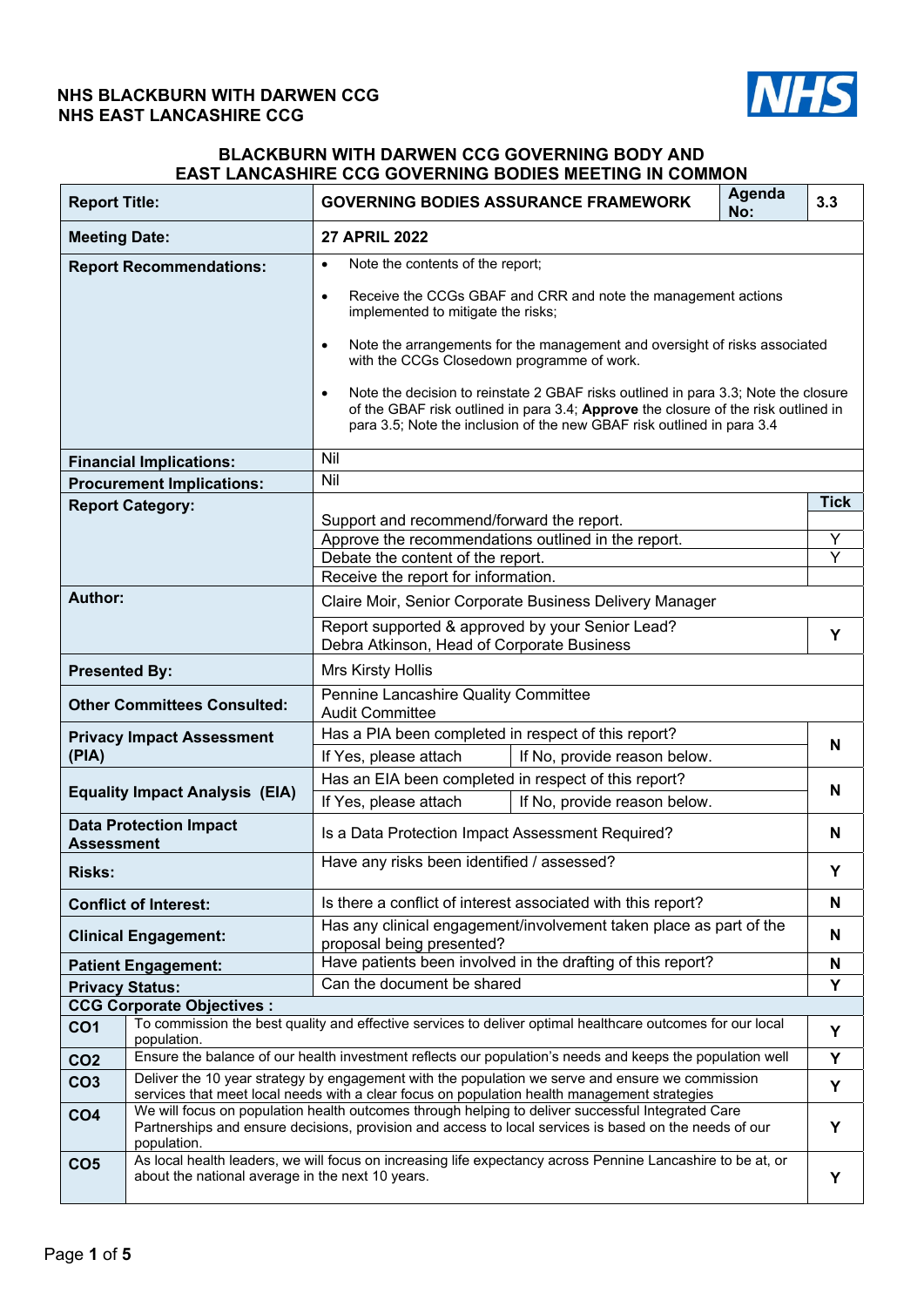# **BLACKBURN WITH DARWEN CCG EAST LANCASHIRE CCG GOVERNING BODIES ASSURANCE FRAMEWORK WEDNESDAY 27TH APRIL 2022**

# **1. Introduction**

1.1 The following report provides an update on the management of the Governing Body Assurance Framework (GBAF) risks. The full Corporate Risk Register was reviewed by the Pennine Lancashire Quality Committee on 16<sup>th</sup> March; a Risk Management Process and Assurance report was also received by the CCGs Audit Committees at their meetings in November 2021 and February 2022.

# **2. CCG Closedown, Risk Monitoring Arrangements and Due Diligence**

- 2.1 During the transitional period until the establishment and formation of the Integrated Care Board (ICB), the CCGs are required to continue to discharge their statutory duties and functions ( $1<sup>st</sup>$  April  $-30$ <sup>th</sup> June 2022).
- 2.2 In recognition of this, it has been agreed that each of the CCGs Governing Bodies continue to receive assurance on the management of GBAF risks for Quarter 1 2022/23. This is to ensure the system of internal control is maintained and supports the requirements of both internal/external audit assurance and the year-end reporting processes.
- 2.3 The CCGs are working to ensure all necessary due diligence is undertaken to ensure the safe transition of all open risks to the ICB once formally established.

# **3. Review of Current GBAF Risks**

- 3.1 The GBAF has been updated to reflect the changes in those risks held by the CCGs which are rated "15" and above. The GBAF currently holds the following risks rated =>15; the full GBAF is attached at Appendix 1.
- 3.2 The following risks have been reviewed with no movement in risk rating:
	- **PL19/20\_9: Failure to achieve the planned trajectory for the 4-hour standard of patients admitted, transferred or discharged from A&E (16).** The system has agreed in year performance trajectories with NHS England/Improvement which are monitored monthly via the A&E Delivery Board. There is an ICS wide programme of work to support service transformation and delivery of A&E Improvement Plans and the associated actions underpinning this are overseen through the ICS Gold Command, the ICS 111 Programme Board and the ICS Urgent and Emergency Care Network. All system partners are reporting pressures linked to staffing and capacity to manage demand through the A&E Delivery Board meetings.
	- **PL 19/20\_22: Resilience and Sustainability of General Practice in Pennine Lancashire (16).**  There are significant finance, workload and clinical workforce capacity issues within general practice which have the potential to impact on the delivery of the CCGs operating plans. National funding has been announced to support the expansion of the primary care workforce and the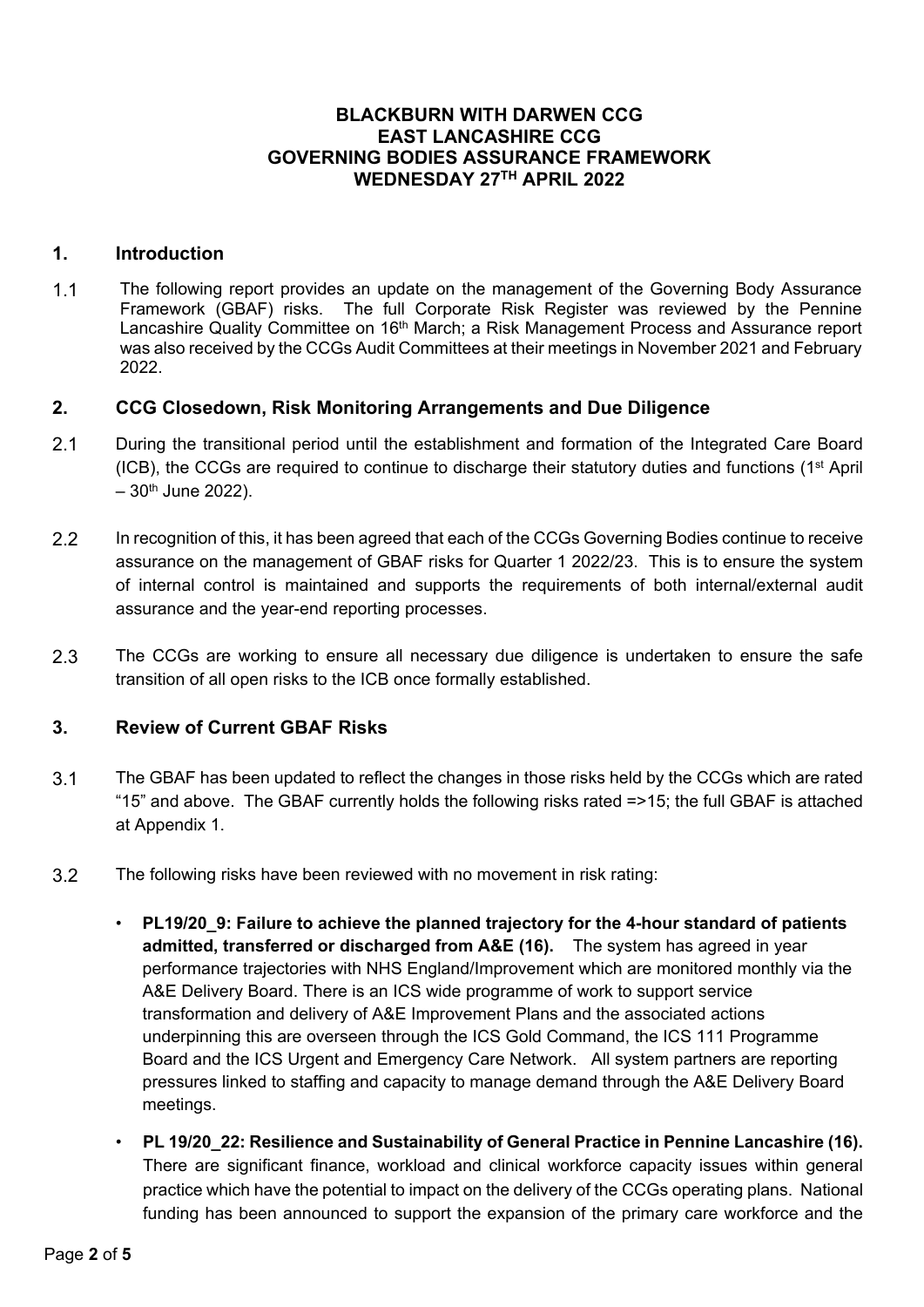CCGs are working with the Integrated Care System (ICS) to ensure this is utilized to best effect. GPs have continued to support the Covid vaccination programme whilst supporting the restoration of services.

 **PL 19/20\_11**: **Failure of the CCG to achieve Waiting Times for Suspected Cancer | 62 day wait for first treatment following an urgent GP referral | (Operational Standard = 85%) (16).** The Covid pandemic created significant backlogs of patients both already in the system and new referrals waiting to be seen. The Covid pandemic also created many unforeseen difficulties in primary care, and to support this, the CCGs have reviewed the Cancer Quality Framework to focus on priority areas to help GPs and their consultant colleagues and enhance patient' safety.The PLQC Monthly Quality Report outlines the main areas of underperformance for cancer waiting times. ELHT has developed a 12-month rolling action plan aimed at reducing long waits (recruitment, pathway redesign, improving processes as a result of investment of cancer alliance transformation funding). The Cancer Performance Improvement Group (CPIG) oversees and monitors progress towards the achievement of the constitutional waiting time standards for cancer treatments across the Alliance region

 **PL19/20\_27: There is a risk that children in Blackburn with Darwen and East Lancashire will not be effectively safeguarded due to primary care not routinely contributing to safeguarding processes (15).** The CCGs Safeguarding team continues to focus strongly on the impact of Covid-19 on children and vulnerable adults through a range of workstreams. Pennine Lancashire GPs are also engaging in a wider development of safeguarding practice including an ongoing pilot for the local multi-agency safeguarding hub which has recently been extended due to the positive feedback. Throughout this challenging period the CCGs have continued to deliver their on-going statutory functions which has seen an increase in some complex cases and on-going referrals for safeguarding reviews of significant incidents.

 **PL20/21\_76: There is a risk that health and wellbeing is not improved, and inequalities worsen across communities and/or between different groups of the population (16).** This may be due to a decline in economic circumstances across those groups, the unforeseen impact on health policy implementation, insufficient investment in anticipatory and preventative services, or new risks such as those generated by Covid 19. A Pennine Lancashire Population Health Board is being established to drive collaborative prioritisation and delivery actions to improve population health and address inequalities; the CCGs Medical Director is providing joint leadership to this. The Lancashire and South Cumbria work is being led by Dr Julie Higgins; work is underway through the ICS to establish Place-Based Partnerships to enable the reporting and improvement of health inequalities, performance and quality which will align to the NHS System Oversight Framework once agreed. This risk rating will be reviewed (with a view to reducing the risk score) against the impact of Place-Based Partnership Plans once fully established.

 **PL20/21\_81: Quality Assurance of homecare and residential placements for children and young people with complex needs and/or continuing care needs (15).** This risk relates to positive health outcomes of vulnerable children with complex health needs, compromised as a result of a failure to gain assurance, and monitor the provision put in place to support children and young people in Pennine Lancashire. This includes the implementation of a robust quality assurance and performance monitoring process for providers of homecare packages for children and young people across the ICS. There will also be the development and implementation of a consistent process across the ICS with agreed principles for providers of residential placements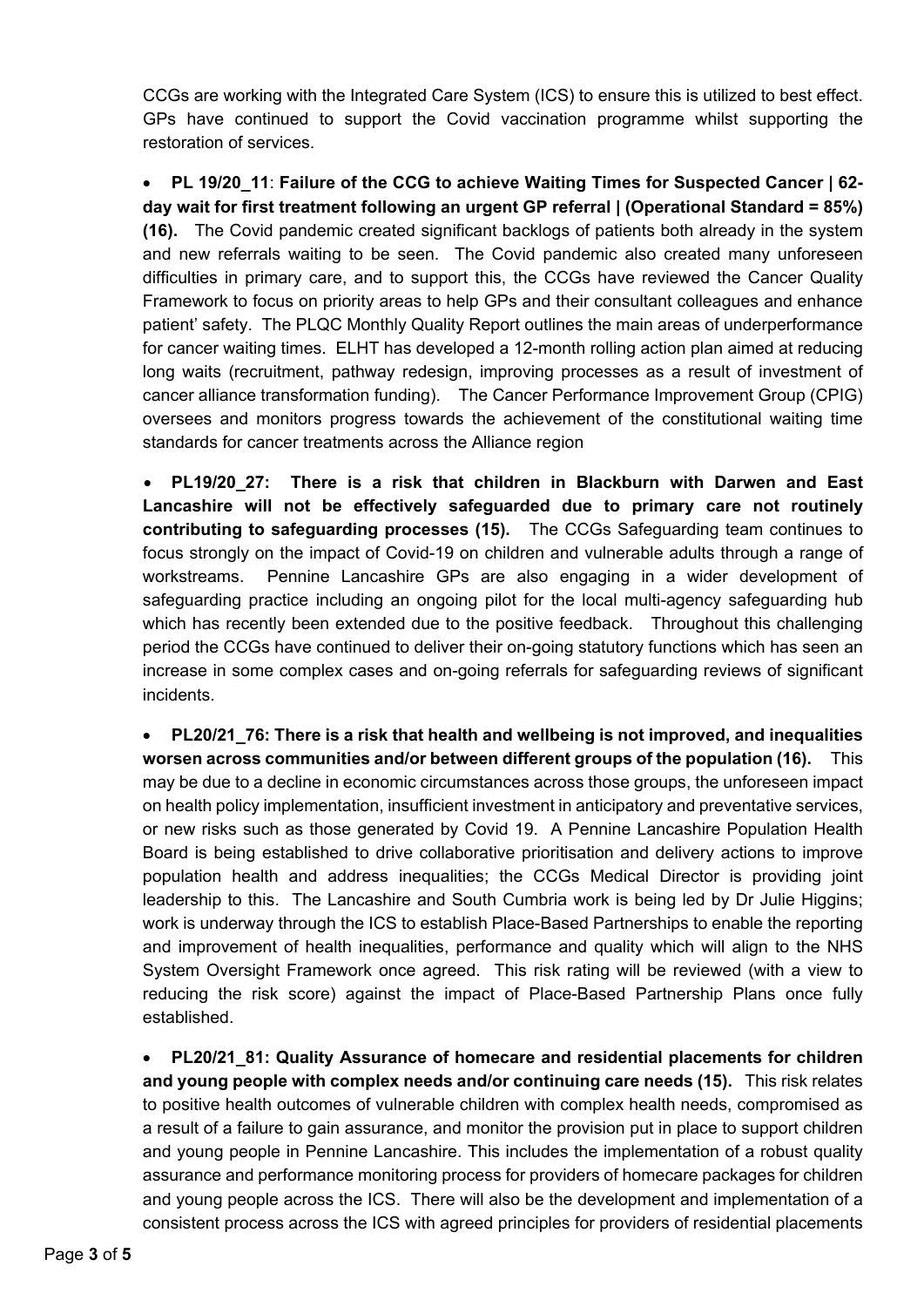for children and young people. This will be based on good practice and learning from child safeguarding practice reviews and is a joint process with Local Authorities and is modelled on the RADAR approach.

 **PL19/20\_15: Failure of the MLCSU to deliver CHC/FNC/Joint packages of care service in line with national framework (16).** This risk is currently being reviewed across all CCGs who are provided with this service via the MLCSU.

- 3.3 The following 2 risks had previously been recommended and approved for closure by the PLQC. Whilst the PLQC continued to receive progress against the actions to manage this risk, it was felt that these were system-wide risks for which the CCGs had limited ability to control. In February 2022, the Blackburn with Darwen CCG Audit Committee requested a review of the decision to close these risks; this was reviewed at the PLQC in March and both risks reinstated onto the CCGs GBAF:
	- **PL19/20\_12:** Failure to deliver the 18 Week incomplete pathway RTT (20)
	- **PL19/20 75:** Failure to meet the NHS England zero tolerance standard of any patient waiting more than 52 weeks from referral to 1<sup>st</sup> definitive treatment (20)

The PLQC reviews waits by time period and treatment function for both EL and BwD CCG patients from within 18 weeks through to over 104 week waits. Actions plans outline the restoration plans for East Lancashire Hospitals Trust (ELHT), including the use of independent sector capacity, increasing capacity within ELHT as well as a range of improvement schemes to support. The management of treatment pathways is reviewed across the Integrated Care System (ICS) to support waiting list management. The Elective Care Recovery Group oversees performance and actions to mitigate the risks, however the CCGs have limited contractual levers to influence improvement.

- 3.4 The following risk has been reviewed and approved for closure by the PLQC:
	- **PL19/20\_14: Gaps in support for children and young people who have a learning disability and mental health condition who require a T4 specialist bed (16).** Following the recruitment of a complex care-coordinator, improved processes are now in place to identify children before they go into crisis. The coordinator is also supporting the proactive case management and reviews of children and young people with complex needs. The PLQC approved the closure of this risk and a new risk associated with specialist eating disorders was opened (see para 3.6 below).
- 3.5 The following risk was reviewed by the RMG meeting on  $6<sup>th</sup>$  April 2022 and is recommended for closure:
	- **PL20/21\_46: Insufficient financial savings attributed to transformational work programmes resulting in the CCGs not achieving their QIPP targets for 2021/22 (16).**  There is a continuing national focus to achieve financial targets and scrutiny by NHS England to prioritise achieving QIPP savings. A 3% target was given to CCGs, but this could only be applied to "influenceable spend only" (which excludes spend on block contacts, Better Care Fund, and ICS related services such as mental health). In total, for both EL and BwD CCGs this equated to £14.585m of cost savings to be delivered for 2021/22. The CCGs have achieved this (non-recurrently) and therefore it is recommended this risk is closed and reassessed for 2022/23.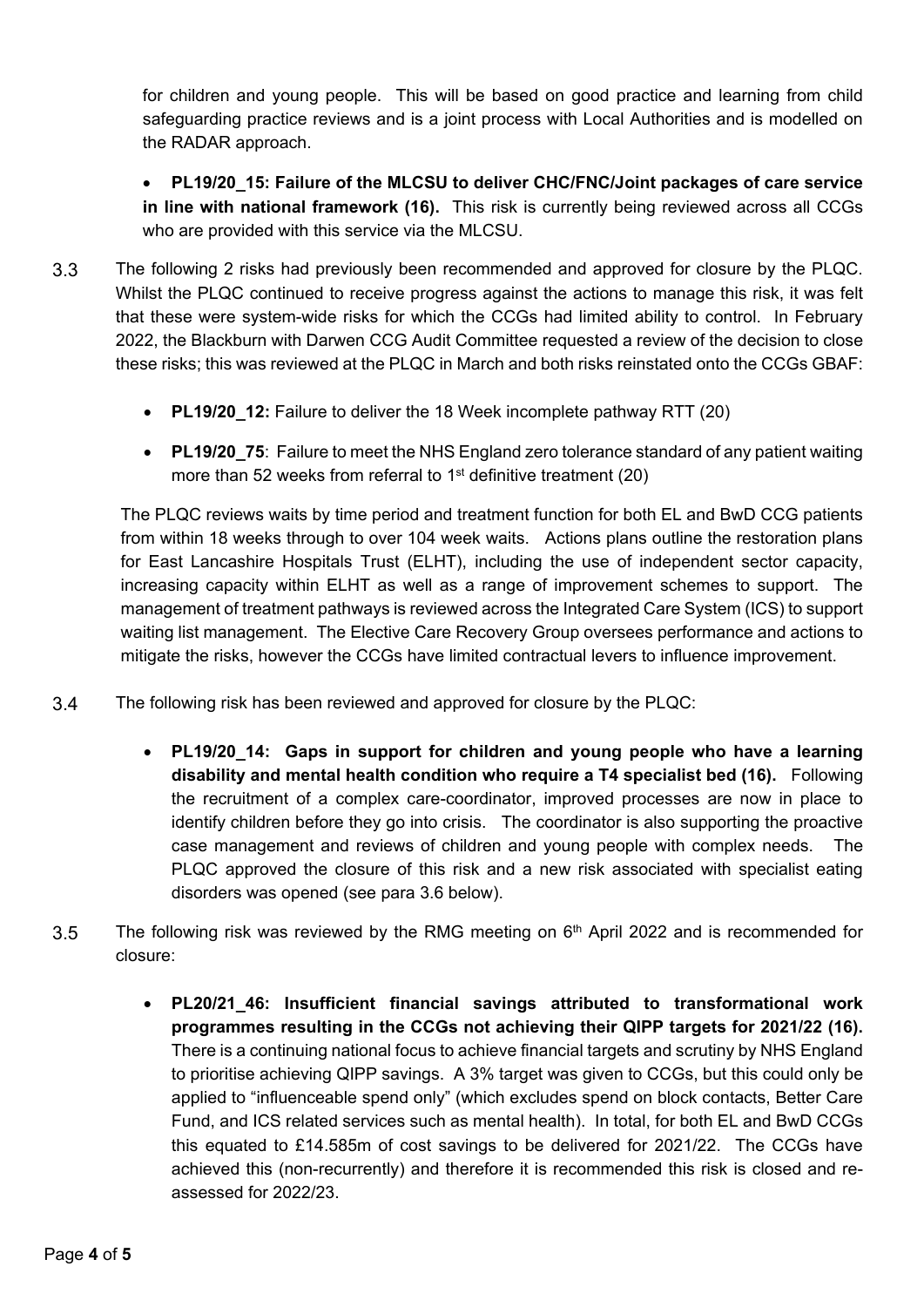- 3.6 The following new risk has been approved by the PLQC for inclusion on the GBAF:
	- **PL20/21\_100: Gaps in support for children and young people with an eating disorder whilst waiting for a T4 bed (16).** There is a risk that patients with an eating disorder will deteriorate without specialist treatment both physically and emotionally, whilst waiting for an eating disorder inpatient bed.

# **4. Corporate Risk Register (CRR) - Risk Movement**

4.1 All risks held on the CRR have been reviewed with the risk owners, and the full CRR presented to the PLQC on 16 March 2022.

# **5. Recommendations**

- 5.1 The Governing Bodies are asked to:
	- Note the contents of the report;
	- Receive the CCGs GBAF and CRR and note the management actions implemented to mitigate the risks;
	- Note the arrangements for the management and oversight of risks associated with the CCGs Closedown programme of work.
	- Note the decision to reinstate 2 GBAF risks outlined in para 3.3
	- Note the closure of the GBAF risk outlined in para 3.4
	- **Approve the closure** of the risk outlined in para 3.5
	- Note the inclusion of the new GBAF risk outlined in para 3.6

**Mrs Kirsty Hollis Chief Finance Officer 27 April 2022**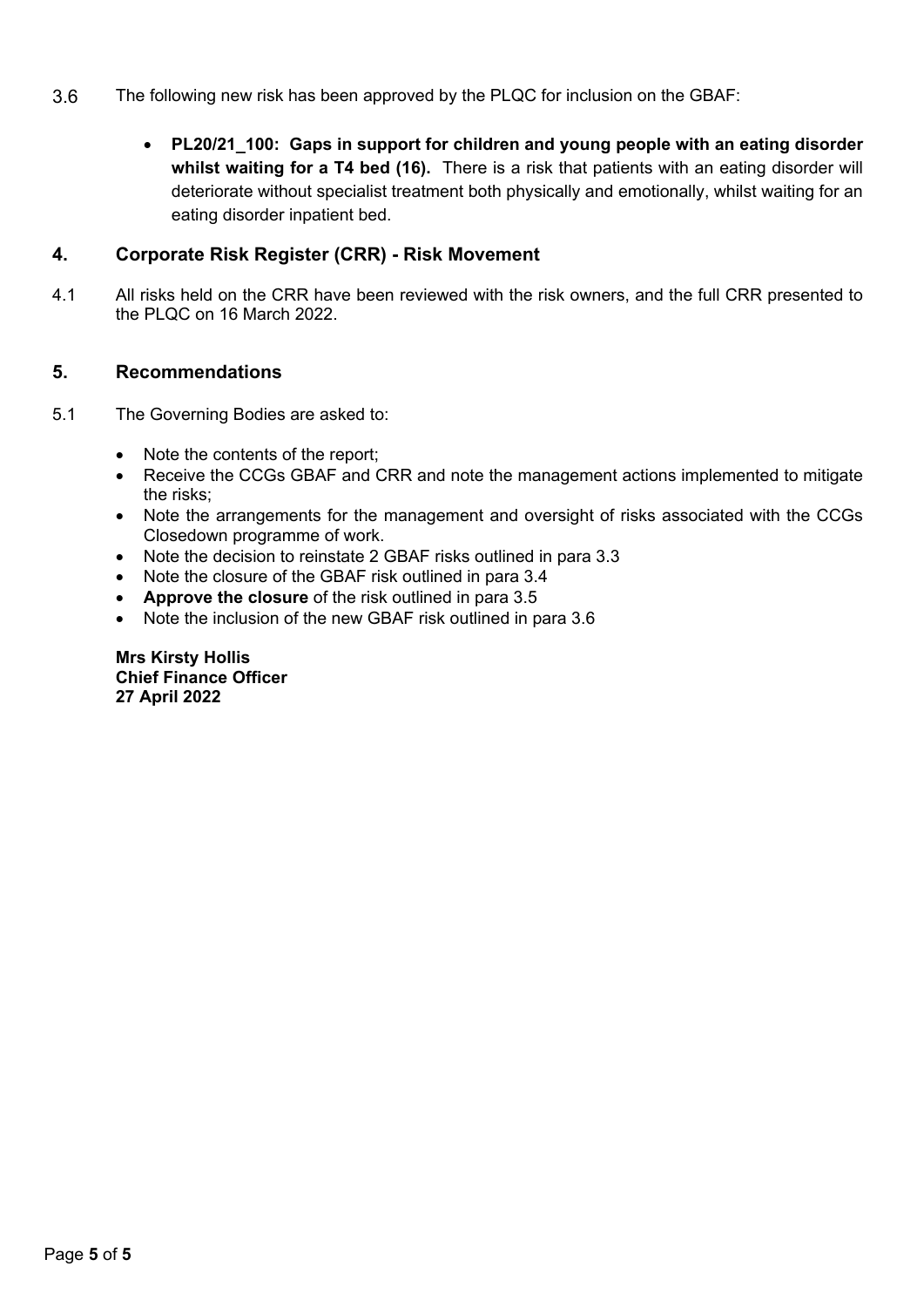# **NHS East Lancashire NHS Blackburn with Darwen Clinical Commissioning Groups**



16

# **Governing Body Assurance Framework April 2022**

| <b>Risk</b><br>Reference | <b>Risk Title</b>                                                                                                                                                                          | <b>Current</b><br><b>Score</b> | <b>Risk</b><br><b>Movement</b> |
|--------------------------|--------------------------------------------------------------------------------------------------------------------------------------------------------------------------------------------|--------------------------------|--------------------------------|
|                          | Risks on the Governing Body Assurance Framework (Score => 15)                                                                                                                              |                                |                                |
| PL19/20_12               | Failing to deliver the 18-week incomplete pathway referral to treatment (RTT) (92%)                                                                                                        | 20                             | $\leftrightarrow$              |
| PL19/20 9                | Failure to achieve the planned trajectory for 4 hour standard of patients admitted, transferred or discharged<br>within Accident and Emergency Services within Pennine Lancashire.         | 16                             | $\leftrightarrow$              |
| PL19/20 11               | Failure of the CCG to achieve waiting times for suspected cancer - 62 day wait for first treatment following an<br>urgent GP referral (85%)                                                | 16                             | $\leftrightarrow$              |
| PL19/20 22               | Sustainability and Resilience of General Practice in Pennine Lancashire                                                                                                                    | 16                             | $\leftrightarrow$              |
| PL19/20_76               | There is a risk that the health and wellbeing is not improved and inequalities worsen across communities<br>and/or between different groups of the population.                             | 16                             | $\leftrightarrow$              |
| PL20/21_46               | Insufficient financial savings attributed to transformational work programmes resulting in the CCGs not<br>achieving their QIPP targets for 2021/22                                        | 16                             |                                |
| PL20/21_85               | Quality Assurance of homecare and residential placements for children and young people with complex needs<br>and/or continuing care needs                                                  | 15                             | 个                              |
| PL19/20 75               | Failure to meet the NHS England zero tolerance standard of any patients waiting more than 52 weeks from<br>referral to first definitive treatment.                                         | 20                             | $\leftrightarrow$              |
| PL19/20_15               | Failure of the MLCSU to deliver CHC/FNC/Joint packages of care service in line with the national framework                                                                                 | 16                             |                                |
| PL19/20_27               | There is a risk that children in Blackburn with Darwen and East Lancashire will not be effectively safeguarded<br>due to primary care not routinely contributing to safeguarding processes | 15                             |                                |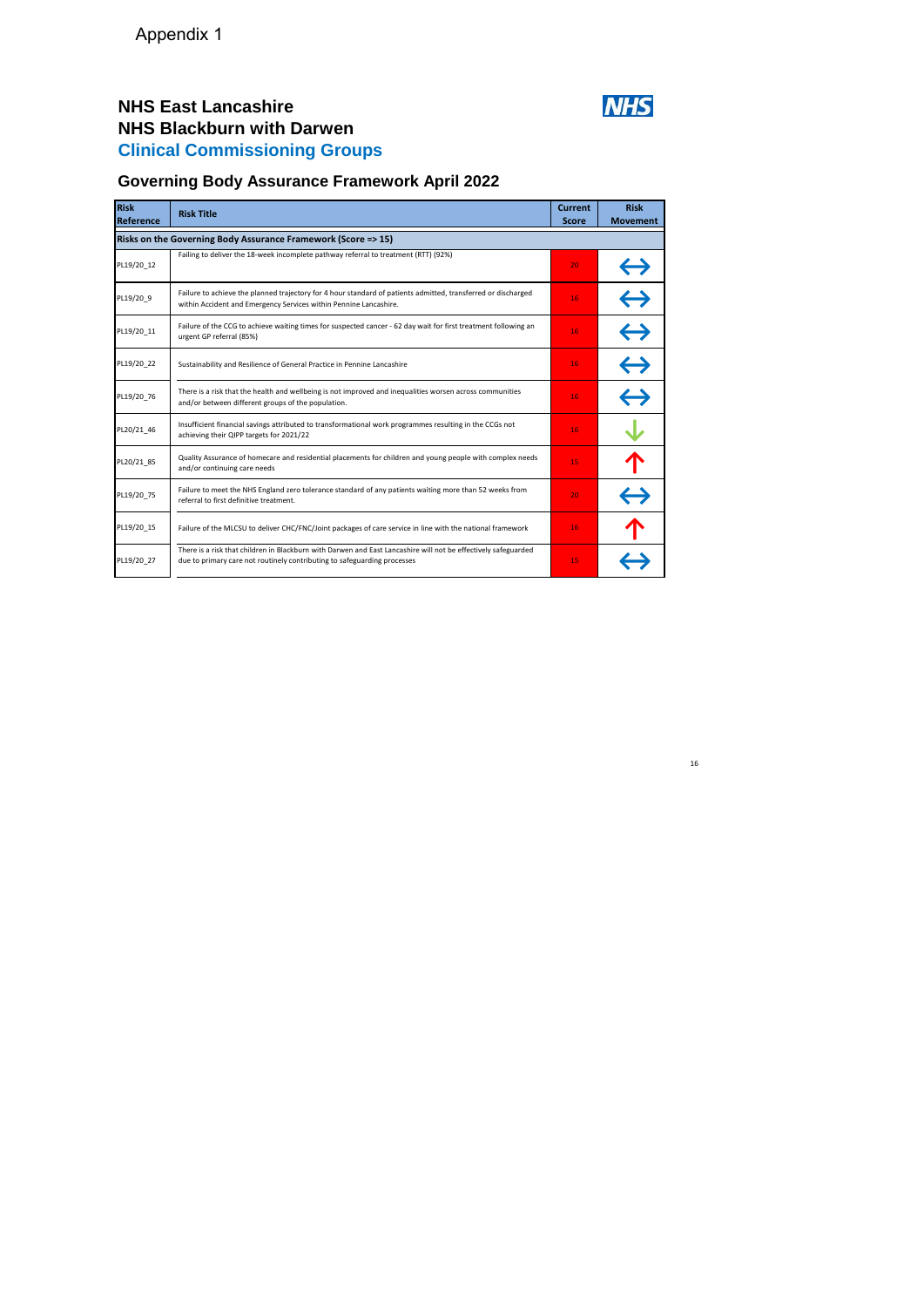|                                                                                                 | <b>Risk Lead:</b>                                           | cathy.gardener@nhs.net                                                                                                                                                                                                                                                                                                                                                                                                                                                                                                                                                                                                                                                                                                                                                                                                                                                                                                                                                                                                                                                     |                                                                                                                                                                                                                                                         |                               |                |                        | Date Added:                             |                         |                      |                | 02/12/18       |                                                                                                                                                                      |
|-------------------------------------------------------------------------------------------------|-------------------------------------------------------------|----------------------------------------------------------------------------------------------------------------------------------------------------------------------------------------------------------------------------------------------------------------------------------------------------------------------------------------------------------------------------------------------------------------------------------------------------------------------------------------------------------------------------------------------------------------------------------------------------------------------------------------------------------------------------------------------------------------------------------------------------------------------------------------------------------------------------------------------------------------------------------------------------------------------------------------------------------------------------------------------------------------------------------------------------------------------------|---------------------------------------------------------------------------------------------------------------------------------------------------------------------------------------------------------------------------------------------------------|-------------------------------|----------------|------------------------|-----------------------------------------|-------------------------|----------------------|----------------|----------------|----------------------------------------------------------------------------------------------------------------------------------------------------------------------|
| PL19/20_12                                                                                      | <b>Executive Lead:</b>                                      | Roger Parr                                                                                                                                                                                                                                                                                                                                                                                                                                                                                                                                                                                                                                                                                                                                                                                                                                                                                                                                                                                                                                                                 |                                                                                                                                                                                                                                                         |                               |                |                        | Date Last Reviewed:                     |                         |                      |                | 09/03/22       |                                                                                                                                                                      |
|                                                                                                 |                                                             | Assuring Committee: Pennine Lancashire Quality Committee                                                                                                                                                                                                                                                                                                                                                                                                                                                                                                                                                                                                                                                                                                                                                                                                                                                                                                                                                                                                                   |                                                                                                                                                                                                                                                         |                               |                |                        | Target Risk Date:                       |                         |                      |                | Not set        |                                                                                                                                                                      |
|                                                                                                 |                                                             | Corporate Objective: CO1 - Quality and Effective Services                                                                                                                                                                                                                                                                                                                                                                                                                                                                                                                                                                                                                                                                                                                                                                                                                                                                                                                                                                                                                  |                                                                                                                                                                                                                                                         |                               |                | <b>Programme Area:</b> |                                         |                         | <b>Elective Care</b> |                |                |                                                                                                                                                                      |
|                                                                                                 | Failure to Deliver the 18 Week Incomplete Pathway           |                                                                                                                                                                                                                                                                                                                                                                                                                                                                                                                                                                                                                                                                                                                                                                                                                                                                                                                                                                                                                                                                            |                                                                                                                                                                                                                                                         |                               |                |                        |                                         | No Change               |                      |                |                |                                                                                                                                                                      |
| Description:                                                                                    | Constitution.                                               | There is risk that more patients will have to wait longer than 18 weeks from referral to first definitive treatment than the 92% threshold mandated within the NHS<br>Prior to the Covid-19 outbreak, there were already significant challenges meeting the RTT waiting times target across a number of providers (e.g. workforce issues<br>and impact of the national pensions issue on carrying out additional waiting list initiatives                                                                                                                                                                                                                                                                                                                                                                                                                                                                                                                                                                                                                                  |                                                                                                                                                                                                                                                         |                               |                |                        |                                         |                         |                      |                |                |                                                                                                                                                                      |
|                                                                                                 | Rationale for Current Score. Impact from COVID-19:          |                                                                                                                                                                                                                                                                                                                                                                                                                                                                                                                                                                                                                                                                                                                                                                                                                                                                                                                                                                                                                                                                            |                                                                                                                                                                                                                                                         |                               |                |                        |                                         |                         | Impact               | Likelihood     |                | Score                                                                                                                                                                |
|                                                                                                 |                                                             | This risk is managed at a system level, and whilst the CCGs must remain                                                                                                                                                                                                                                                                                                                                                                                                                                                                                                                                                                                                                                                                                                                                                                                                                                                                                                                                                                                                    |                                                                                                                                                                                                                                                         | <b>Initial Risk Rating</b>    |                |                        |                                         |                         | 4                    | 4              |                | 16                                                                                                                                                                   |
|                                                                                                 |                                                             | informed of the actions taken by system partners to mitigate these risks, the                                                                                                                                                                                                                                                                                                                                                                                                                                                                                                                                                                                                                                                                                                                                                                                                                                                                                                                                                                                              |                                                                                                                                                                                                                                                         | <b>Current Risk Rating</b>    |                |                        |                                         |                         | 4                    | 5              |                | 20                                                                                                                                                                   |
|                                                                                                 |                                                             |                                                                                                                                                                                                                                                                                                                                                                                                                                                                                                                                                                                                                                                                                                                                                                                                                                                                                                                                                                                                                                                                            |                                                                                                                                                                                                                                                         | <b>Target Risk</b>            |                |                        |                                         |                         | 4                    | $\overline{2}$ |                | 8                                                                                                                                                                    |
| CCGs do not have control, nor influence to directly improve performance<br>against these risks. |                                                             |                                                                                                                                                                                                                                                                                                                                                                                                                                                                                                                                                                                                                                                                                                                                                                                                                                                                                                                                                                                                                                                                            |                                                                                                                                                                                                                                                         |                               |                |                        |                                         |                         |                      |                |                |                                                                                                                                                                      |
|                                                                                                 |                                                             |                                                                                                                                                                                                                                                                                                                                                                                                                                                                                                                                                                                                                                                                                                                                                                                                                                                                                                                                                                                                                                                                            | 25<br>20<br>15                                                                                                                                                                                                                                          |                               |                | $-\mathsf{Initial}$    |                                         | $-\blacksquare$ Current |                      | Target         |                |                                                                                                                                                                      |
| <b>Action update:</b>                                                                           |                                                             |                                                                                                                                                                                                                                                                                                                                                                                                                                                                                                                                                                                                                                                                                                                                                                                                                                                                                                                                                                                                                                                                            |                                                                                                                                                                                                                                                         |                               |                |                        |                                         |                         |                      |                |                |                                                                                                                                                                      |
|                                                                                                 | 1. Waiting list prioritisation - ongoing                    |                                                                                                                                                                                                                                                                                                                                                                                                                                                                                                                                                                                                                                                                                                                                                                                                                                                                                                                                                                                                                                                                            | 10                                                                                                                                                                                                                                                      |                               |                |                        |                                         |                         |                      |                |                |                                                                                                                                                                      |
|                                                                                                 |                                                             | 2. Progress update on performance activity will be updated following ECDB on 10 June                                                                                                                                                                                                                                                                                                                                                                                                                                                                                                                                                                                                                                                                                                                                                                                                                                                                                                                                                                                       |                                                                                                                                                                                                                                                         |                               |                |                        |                                         |                         |                      |                |                |                                                                                                                                                                      |
| 21                                                                                              |                                                             |                                                                                                                                                                                                                                                                                                                                                                                                                                                                                                                                                                                                                                                                                                                                                                                                                                                                                                                                                                                                                                                                            | 5                                                                                                                                                                                                                                                       |                               |                |                        |                                         |                         |                      |                |                |                                                                                                                                                                      |
|                                                                                                 |                                                             | 3. ECRG meeting monthly and feeds back to the ICS planned care commissioning group.                                                                                                                                                                                                                                                                                                                                                                                                                                                                                                                                                                                                                                                                                                                                                                                                                                                                                                                                                                                        |                                                                                                                                                                                                                                                         |                               |                |                        |                                         |                         |                      |                |                |                                                                                                                                                                      |
|                                                                                                 | 4. Risk update to be provided at ECDB meeting on 10 June 21 |                                                                                                                                                                                                                                                                                                                                                                                                                                                                                                                                                                                                                                                                                                                                                                                                                                                                                                                                                                                                                                                                            |                                                                                                                                                                                                                                                         |                               |                |                        |                                         |                         |                      |                |                |                                                                                                                                                                      |
|                                                                                                 |                                                             |                                                                                                                                                                                                                                                                                                                                                                                                                                                                                                                                                                                                                                                                                                                                                                                                                                                                                                                                                                                                                                                                            | $\mathbf 0$                                                                                                                                                                                                                                             |                               |                |                        |                                         |                         |                      |                |                |                                                                                                                                                                      |
|                                                                                                 |                                                             |                                                                                                                                                                                                                                                                                                                                                                                                                                                                                                                                                                                                                                                                                                                                                                                                                                                                                                                                                                                                                                                                            |                                                                                                                                                                                                                                                         | Q <sub>1</sub>                | Q <sub>2</sub> | Q <sub>3</sub>         | Q <sub>4</sub>                          | Q <sub>1</sub>          | Q <sub>2</sub>       | Q3             | Q <sub>4</sub> | Q <sub>1</sub>                                                                                                                                                       |
|                                                                                                 |                                                             |                                                                                                                                                                                                                                                                                                                                                                                                                                                                                                                                                                                                                                                                                                                                                                                                                                                                                                                                                                                                                                                                            |                                                                                                                                                                                                                                                         |                               |                |                        |                                         |                         |                      |                |                |                                                                                                                                                                      |
| <b>Controls to Mitigate Risk</b>                                                                |                                                             |                                                                                                                                                                                                                                                                                                                                                                                                                                                                                                                                                                                                                                                                                                                                                                                                                                                                                                                                                                                                                                                                            |                                                                                                                                                                                                                                                         | <b>Assurances on Controls</b> |                |                        |                                         |                         |                      |                |                |                                                                                                                                                                      |
| CCG Performance Report).<br>management.<br>ways of working.<br>and support.                     |                                                             | Performance data is available to monitor against key performance indicators (Pennine Lancashire<br>Clinical pathway redesign to support activity being transferred out of the Trust and into<br>community services where appropriate, i.e. stable glaucoma in community optometry, increase<br>in community dermatology provision, introduction of initiatives such as tele-dermatology, Single<br>Point of Access in MSK and pain management, introduction of new Advice & Guidance system<br>between primary and secondary care to improve communication and support demand<br>Performance is monitored at the joint weekly (currently stepped up to weekly from fortnightly)<br>A&E Delivery Board and Elective, Diagnostic and Cancer Board meetings to support alternative<br>Collaboration between Providers - Elective Care Recovery Group, Lancashire and South Cumbria<br>Planned Care Commissioning Group to ensure standardisation of pathways, sharing intelligence<br>Ophthalmology specialist additional capacity secured in both primary and secondary care | Pennine Lancashire Quality and Performance report (GP referrals, waiting list<br>size, elective capacity)<br>Updates to Governing Body from lead executive<br>PLQC minutes<br>The CCGs ICC commissioning decisions are provided to the Governing Bodies |                               |                |                        |                                         |                         |                      |                |                |                                                                                                                                                                      |
| <b>Gaps in Controls Measures</b>                                                                |                                                             |                                                                                                                                                                                                                                                                                                                                                                                                                                                                                                                                                                                                                                                                                                                                                                                                                                                                                                                                                                                                                                                                            |                                                                                                                                                                                                                                                         | <b>Gaps in Assurance</b>      |                |                        |                                         |                         |                      |                |                |                                                                                                                                                                      |
|                                                                                                 |                                                             | As commissioners we have limited contractual levers to influence provider performance.<br>The Scheduled Care Board (renamed Elective, Diagnostic and Cancer Board) was re-established in<br>September 2020 with a focus on elective, diagnostics and cancer restoration and recovery plans.<br>The previously formed SCB met sporadically prior to Covid however this is now a key priority for<br>the system. From November 2020 the fortnightly meetings have been combined with the weekly                                                                                                                                                                                                                                                                                                                                                                                                                                                                                                                                                                              |                                                                                                                                                                                                                                                         | financial year.               |                |                        | Group action notes or the JACP minutes. |                         |                      |                |                | The Governing Bodies do not receive copies of the Scheduled Care Performance<br>It is possible the risk will not be reduced to target risk rating by the end of this |
| A&E Delivery Board.                                                                             |                                                             |                                                                                                                                                                                                                                                                                                                                                                                                                                                                                                                                                                                                                                                                                                                                                                                                                                                                                                                                                                                                                                                                            |                                                                                                                                                                                                                                                         |                               |                |                        |                                         |                         |                      |                |                |                                                                                                                                                                      |

- 1. Prioritisation of patients on waiting list .
- 2. To return to at least 90% of last year's activity levels of MRI/CT and endoscopy procedures (to reach 100% by October)
- 3. Working closely with trusts and the elective care recovery group (ICS) to gain additional finance against recovery plans from the elective recovery fund (ERF)

4. Risk updates to be added to the EDCB agenda to provide a system response.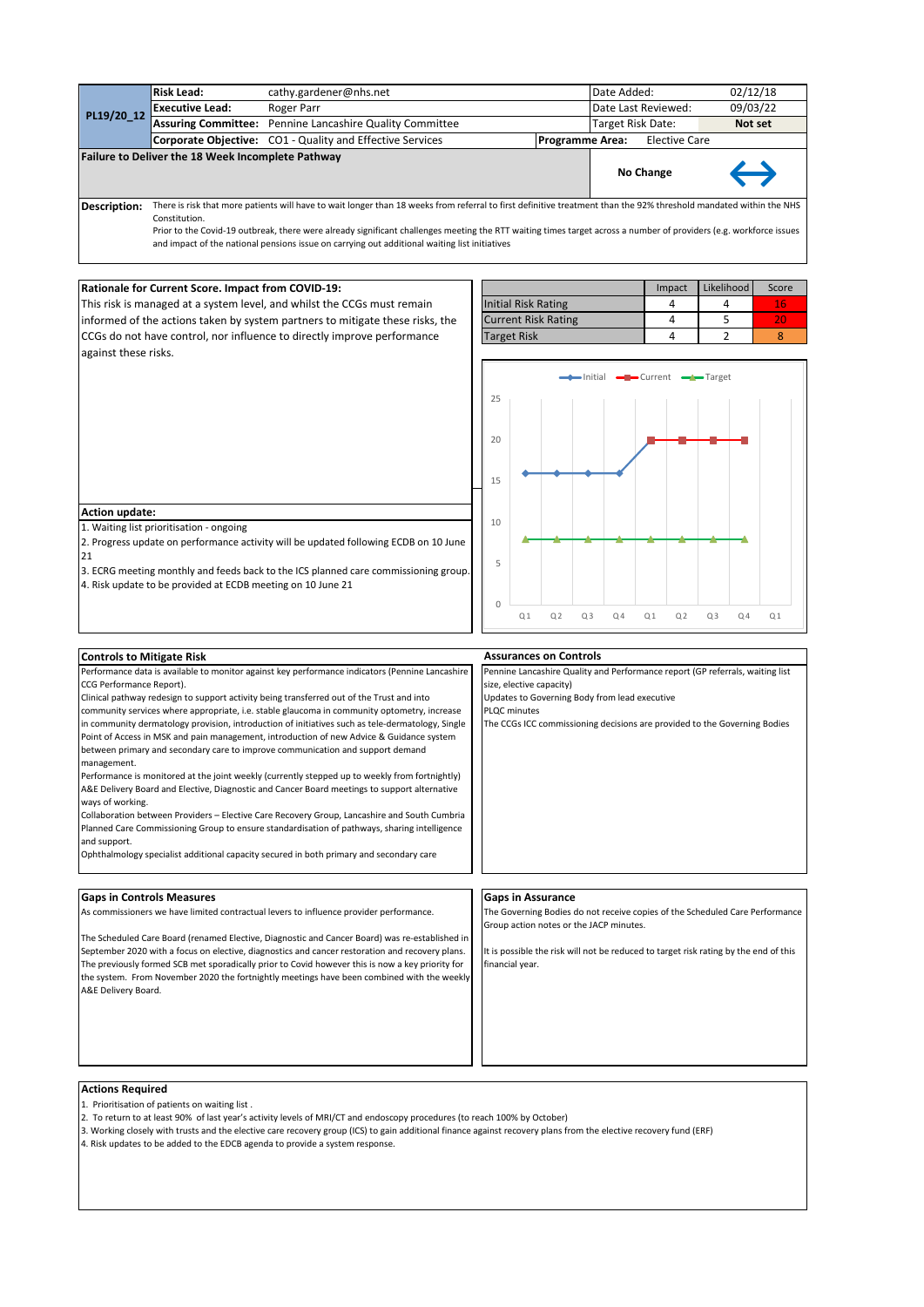|                     | <b>Risk Lead:</b>                                 | cathy.gardener@nhs.net                                                                                                              |                        | Date Added:       |                      | 15/12/20          |
|---------------------|---------------------------------------------------|-------------------------------------------------------------------------------------------------------------------------------------|------------------------|-------------------|----------------------|-------------------|
| PL20/21 75          | <b>Executive Lead:</b>                            | Roger Parr                                                                                                                          |                        |                   | Date Last Reviewed:  | 09/03/22          |
|                     |                                                   | Assuring Committee: Pennine Lancashire Quality Committee                                                                            |                        | Target Risk Date: |                      | Not set           |
|                     |                                                   | <b>Corporate Objective:</b> CO1 - Quality and Effective Services                                                                    | <b>Programme Area:</b> |                   | <b>Elective Care</b> |                   |
|                     | weeks from referral to first definitive treatment | Failure to meet the NHS England zero tolerance standard of any patients waiting more than 52                                        |                        |                   | No Change            | $\leftrightarrow$ |
| <b>Description:</b> | definitive treatment.                             | There is risk of a significant increase in the number of patients who will have to wait longer than 52 weeks from referral to first |                        |                   |                      |                   |

# **Rationale for Current Score. Impact from COVID-19:**

This risk is managed at a system level, and whilst the CCGs must remain informed of the actions taken by system partners to mitigate these risks, the CCGs do not have control, nor influence to directly improve performance against these risk.

|                            | Impact | Likelihood | Score |
|----------------------------|--------|------------|-------|
| <b>Initial Risk Rating</b> |        |            |       |
| <b>Current Risk Rating</b> |        |            |       |
| <b>Target Risk</b>         |        |            |       |



## **Action update:**

1. Prioritisation of patients on WL is ongoing.

2. Progress against WL performance will be updated following ECDB meeting on 10 June 21.

3. ECRG meetings are monthly and feedback provided to the ICS planned care

commissioning group on an ongoing basis.

4. Next risk update to be provided at ECDB on 10th June 21.

#### **Controls to Mitigate Risk**

Performance data is available to monitor against key performance indicators (Pennine Lancashire CCG Performance Report).

Providers are completing weekly returns which are showing a positive increase in elective activity.

Contractual responsibility for IS contracts has now been completed and contracts awarded. Performance is monitored via the elective diagnostic and cancer board.

Clinical pathway redesign to support activity being transferred out of the Trust and into

community services where appropriate, i.e. stable glaucoma in community optometry, increase in community dermatology provision, introduction of initiatives such as tele-dermatology, Single Point of Access in MSK and pain management, introduction of new Advice & Guidance system between primary and secondary care to improve communication and support demand management.

Performance is monitored at the joint weekly (currently stepped up to weekly from fortnightly) A&E Delivery Board and Elective, Diagnostic and Cancer Board meetings to support alternative ways of working. Collaboration between Providers – Elective Care Recovery Group, Lancashire and South Cumbria Planned Care Commissioning Group to ensure standardisation of pathways

# **Gaps in Controls Measures Gaps in Assurance**

As commissioners we have limited contractual levers to influence provider performance. The Scheduled Care Board (renamed Elective, Diagnostic and Cancer Board) was re-established in September 2020 with a focus on elective, diagnostics and cancer restoration and recovery plans. The previously formed SCB met sporadically prior to Covid however this is now a key priority for the system. From November 2020 the fortnightly meetings have been combined with the weekly A&E Delivery Board.

#### **Assurances on Controls**

Pennine Lancashire Quality and Performance report (GP referrals, waiting list size, elective capacity)

Updates to Governing Body from lead executive PLQC minutes

ICC commissioning decisions are provided to the Governing Bodies

Elective, Diagnostic and Cancer Board and JACP minutes are not provided at Governing Body

#### **Actions Required**

- 1. Ongoing prioritisation of patients on waiting list .
- 2. To return to at least 90% of last year's activity levels of MRI/CT and endoscopy procedures (to reach 100% by October)
- 3 Working closely with trusts and the elective care recovery group (ICS) to gain additional finance against recovery plans from the elective recovery fund (ERF)
- 4. Risk updates to be added to Emergency Care Delivery Board agenda to provide a system response.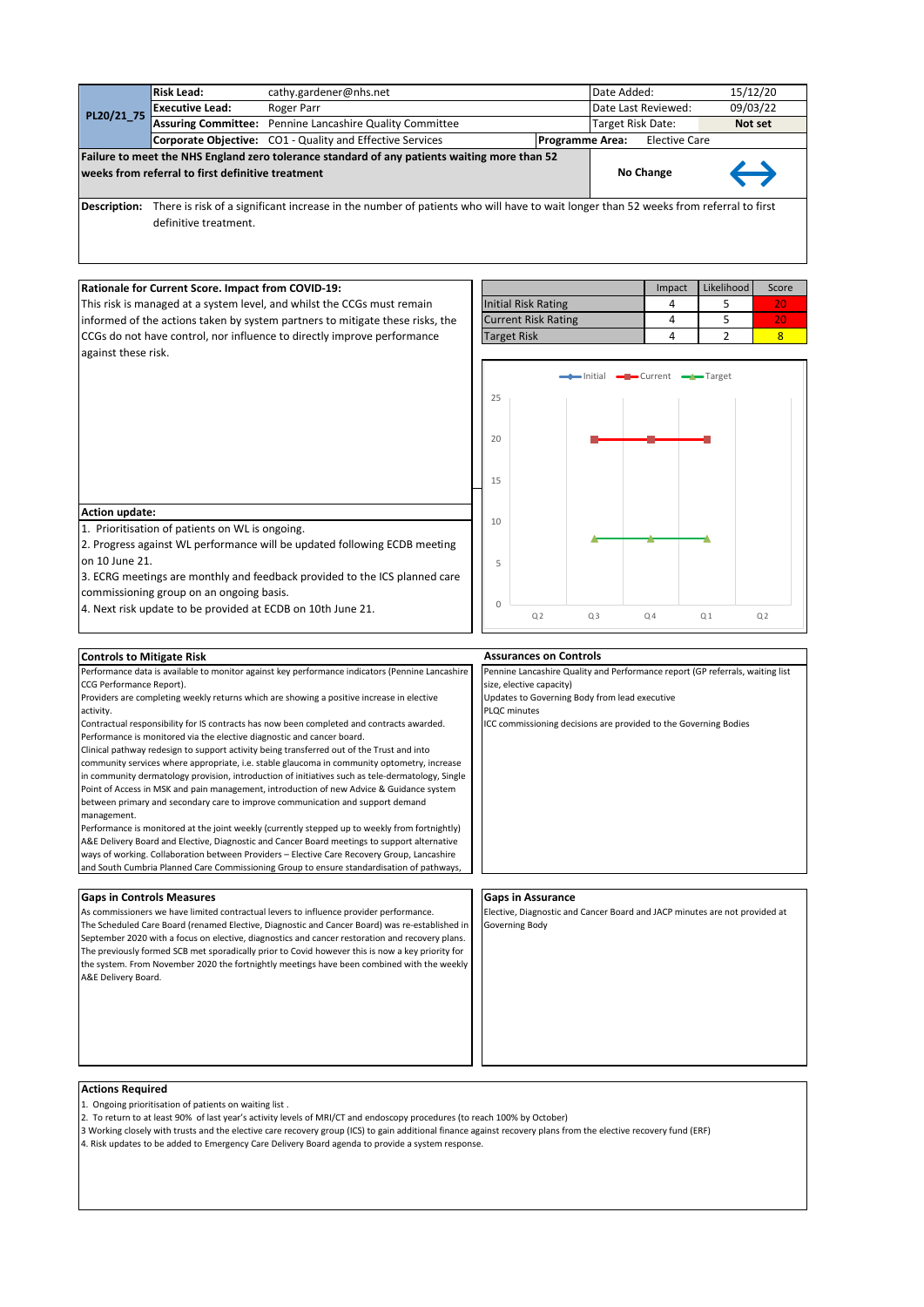|                                                        | <b>Risk Lead:</b>                                                                               | Neil Holt Julie Pye                                                                                                                                                                                                                                                                                                                                                                                                                                                                                                                                                                                                                                                                                                                                        |                |                                                                                    |                |    | Date Added:            |                      |                |                |                                                                                                                                           | 24/08/20       |                                                                                   |  |
|--------------------------------------------------------|-------------------------------------------------------------------------------------------------|------------------------------------------------------------------------------------------------------------------------------------------------------------------------------------------------------------------------------------------------------------------------------------------------------------------------------------------------------------------------------------------------------------------------------------------------------------------------------------------------------------------------------------------------------------------------------------------------------------------------------------------------------------------------------------------------------------------------------------------------------------|----------------|------------------------------------------------------------------------------------|----------------|----|------------------------|----------------------|----------------|----------------|-------------------------------------------------------------------------------------------------------------------------------------------|----------------|-----------------------------------------------------------------------------------|--|
| PL20/21_46                                             | <b>Executive Lead:</b>                                                                          | Roger Parr                                                                                                                                                                                                                                                                                                                                                                                                                                                                                                                                                                                                                                                                                                                                                 |                |                                                                                    |                |    | Date Last Reviewed:    |                      |                |                |                                                                                                                                           | 09/03/22       |                                                                                   |  |
|                                                        | Assuring Committee: Governing Body                                                              |                                                                                                                                                                                                                                                                                                                                                                                                                                                                                                                                                                                                                                                                                                                                                            |                |                                                                                    |                |    | Target Risk Date:      |                      |                |                |                                                                                                                                           | Close          |                                                                                   |  |
|                                                        |                                                                                                 | Corporate Objective: CO2 - Balance of Health Investment                                                                                                                                                                                                                                                                                                                                                                                                                                                                                                                                                                                                                                                                                                    |                |                                                                                    |                |    | <b>Programme Area:</b> |                      | Finance        |                |                                                                                                                                           |                |                                                                                   |  |
|                                                        | not achieving their QIPP targets for 2021/22                                                    | Insufficient financial savings attributed to transformational work programmes resulting in the CCGs                                                                                                                                                                                                                                                                                                                                                                                                                                                                                                                                                                                                                                                        |                |                                                                                    |                |    |                        | <b>Deterioration</b> |                |                |                                                                                                                                           |                |                                                                                   |  |
| Description:                                           | Care Fund, and ICS related services such as Mental Health).                                     | A risk exists that there are insufficient [recurrent] financial savings attributed to transformational work programmes which will result in the CCGs not achieving their QIPP targets<br>for 2021/22. There is a continuing national focus to achieve financial targets (and scrutiny by NHSE to prioritise achieving planned QIPP [savings]). CCGs have a duty to deliver<br>'value for money' & to explore efficiencies/opportunities to use its financial allocations effectively. A 3% target has been given to CCGs, but it can be applied only to 'influenceable<br>spend only' which minimises the extent to which CCG Leads can draw savings from their programme areas (i.e. this excludes opportunities for savings from block contracts, Better |                |                                                                                    |                |    |                        |                      |                |                |                                                                                                                                           |                |                                                                                   |  |
|                                                        |                                                                                                 |                                                                                                                                                                                                                                                                                                                                                                                                                                                                                                                                                                                                                                                                                                                                                            |                |                                                                                    |                |    |                        |                      |                |                |                                                                                                                                           |                |                                                                                   |  |
|                                                        | Rationale for Current Score. Impact from COVID-19:                                              |                                                                                                                                                                                                                                                                                                                                                                                                                                                                                                                                                                                                                                                                                                                                                            |                |                                                                                    |                |    |                        |                      | Impact         |                | Likelihood                                                                                                                                |                | Score                                                                             |  |
|                                                        |                                                                                                 | This risk is recommended for closure (QIPP requirements achieved for 2021/22)                                                                                                                                                                                                                                                                                                                                                                                                                                                                                                                                                                                                                                                                              |                | <b>Initial Risk Rating</b>                                                         |                |    |                        |                      | 4              |                | 3                                                                                                                                         |                | 12                                                                                |  |
|                                                        |                                                                                                 |                                                                                                                                                                                                                                                                                                                                                                                                                                                                                                                                                                                                                                                                                                                                                            |                | <b>Current Risk Rating</b>                                                         |                |    |                        |                      | 4              |                | 4                                                                                                                                         |                | 16                                                                                |  |
|                                                        |                                                                                                 |                                                                                                                                                                                                                                                                                                                                                                                                                                                                                                                                                                                                                                                                                                                                                            |                | <b>Target Risk</b>                                                                 |                |    |                        |                      | 4              |                | 1                                                                                                                                         |                | $\overline{4}$                                                                    |  |
|                                                        |                                                                                                 |                                                                                                                                                                                                                                                                                                                                                                                                                                                                                                                                                                                                                                                                                                                                                            |                |                                                                                    |                |    |                        |                      |                |                | → Initial →■ Current →←Target                                                                                                             |                |                                                                                   |  |
|                                                        |                                                                                                 |                                                                                                                                                                                                                                                                                                                                                                                                                                                                                                                                                                                                                                                                                                                                                            | 18             |                                                                                    |                |    |                        |                      |                |                |                                                                                                                                           |                |                                                                                   |  |
|                                                        |                                                                                                 |                                                                                                                                                                                                                                                                                                                                                                                                                                                                                                                                                                                                                                                                                                                                                            | 16             |                                                                                    |                |    |                        |                      |                |                |                                                                                                                                           |                |                                                                                   |  |
|                                                        |                                                                                                 |                                                                                                                                                                                                                                                                                                                                                                                                                                                                                                                                                                                                                                                                                                                                                            | 14             |                                                                                    |                |    |                        |                      |                |                |                                                                                                                                           |                |                                                                                   |  |
|                                                        |                                                                                                 |                                                                                                                                                                                                                                                                                                                                                                                                                                                                                                                                                                                                                                                                                                                                                            | 12             |                                                                                    |                |    |                        |                      |                |                |                                                                                                                                           |                |                                                                                   |  |
|                                                        |                                                                                                 |                                                                                                                                                                                                                                                                                                                                                                                                                                                                                                                                                                                                                                                                                                                                                            | 10             |                                                                                    |                |    |                        |                      |                |                |                                                                                                                                           |                |                                                                                   |  |
| <b>Action update:</b>                                  | 1. Regular meetings commenced with leads                                                        |                                                                                                                                                                                                                                                                                                                                                                                                                                                                                                                                                                                                                                                                                                                                                            | 8              |                                                                                    |                |    |                        |                      |                |                |                                                                                                                                           |                |                                                                                   |  |
|                                                        | In year plans shared with QIPP team                                                             |                                                                                                                                                                                                                                                                                                                                                                                                                                                                                                                                                                                                                                                                                                                                                            | 6              |                                                                                    |                |    |                        |                      |                |                |                                                                                                                                           |                |                                                                                   |  |
|                                                        | QIPP team and leads reviewing potential quality and savings options                             |                                                                                                                                                                                                                                                                                                                                                                                                                                                                                                                                                                                                                                                                                                                                                            | $\overline{4}$ |                                                                                    |                |    |                        |                      |                |                |                                                                                                                                           |                |                                                                                   |  |
|                                                        | 2. In year plans shared with QIPP team                                                          |                                                                                                                                                                                                                                                                                                                                                                                                                                                                                                                                                                                                                                                                                                                                                            |                |                                                                                    |                |    |                        |                      |                |                |                                                                                                                                           |                |                                                                                   |  |
|                                                        | QIPP team and leads reviewing potential quality and savings options                             | 3. BI leadership team have shared reports and recommendations on analysis resulting from                                                                                                                                                                                                                                                                                                                                                                                                                                                                                                                                                                                                                                                                   | $\overline{2}$ |                                                                                    |                |    |                        |                      |                |                |                                                                                                                                           |                |                                                                                   |  |
|                                                        |                                                                                                 | RightCare and other evidence-based data (e.g. hypertension, oral hygiene and PHM.                                                                                                                                                                                                                                                                                                                                                                                                                                                                                                                                                                                                                                                                          | $\mathbf 0$    |                                                                                    |                |    |                        |                      |                |                |                                                                                                                                           |                |                                                                                   |  |
|                                                        |                                                                                                 |                                                                                                                                                                                                                                                                                                                                                                                                                                                                                                                                                                                                                                                                                                                                                            |                | Q <sub>1</sub>                                                                     | Q <sub>2</sub> | Q3 | Q <sub>4</sub>         | Q <sub>1</sub>       | Q <sub>2</sub> | Q <sub>3</sub> | Q <sub>4</sub>                                                                                                                            | Q <sub>1</sub> | Q <sub>2</sub>                                                                    |  |
|                                                        |                                                                                                 |                                                                                                                                                                                                                                                                                                                                                                                                                                                                                                                                                                                                                                                                                                                                                            |                | <b>Assurances on Controls</b>                                                      |                |    |                        |                      |                |                |                                                                                                                                           |                |                                                                                   |  |
| <b>Controls to Mitigate Risk</b>                       |                                                                                                 | Using the forum of the Joint Senior Managers Meeting to highlight the outstanding target and                                                                                                                                                                                                                                                                                                                                                                                                                                                                                                                                                                                                                                                               |                |                                                                                    |                |    |                        |                      |                |                |                                                                                                                                           |                | Limited. Transformational schemes that were implemented as part of the COVID-     |  |
|                                                        | discuss plans for 2021/22 delivery schemes from Leads.<br>benefits in the medium and long term. | Regular monitoring of high growth areas, including continuing healthcare; prescribing.<br>Transformational programmes (including: COVID Virtual Ward; Neighbourhood Accelerator Plus;<br>Advice and Guidance) have qualitative aspects to them that are being monitored for financial                                                                                                                                                                                                                                                                                                                                                                                                                                                                      |                | impact in the respect of savings to the CCGs.<br>Minutes of meetings               |                |    |                        |                      |                |                |                                                                                                                                           |                | response and Phase 3 restoration have not been fully assessed for their financial |  |
|                                                        |                                                                                                 |                                                                                                                                                                                                                                                                                                                                                                                                                                                                                                                                                                                                                                                                                                                                                            |                |                                                                                    |                |    |                        |                      |                |                |                                                                                                                                           |                |                                                                                   |  |
| <b>Gaps in Controls Measures</b><br>the ICS framework. |                                                                                                 | Key areas of decision making are now no longer within the authority of the CCG, residing within<br>Finance Scrutiny Group stood down/Committees in Common stood down                                                                                                                                                                                                                                                                                                                                                                                                                                                                                                                                                                                       |                | <b>Gaps in Assurance</b><br>with regard the impact resulting from COVID response). |                |    |                        |                      |                |                | Benefits- and outcomes reporting are missing from the implementation<br>planning of the transformational work that has been put in place. |                | Transformational savings identified at an ICS-level are unknown (in particular    |  |
|                                                        |                                                                                                 | No further work has been undertaken on the CCGs' Corporate Business Plan.                                                                                                                                                                                                                                                                                                                                                                                                                                                                                                                                                                                                                                                                                  |                |                                                                                    |                |    |                        |                      |                |                |                                                                                                                                           |                |                                                                                   |  |
| and so are out of date.                                |                                                                                                 | Transformational schemes were developed prior to planning response to COVID-19 pandemic                                                                                                                                                                                                                                                                                                                                                                                                                                                                                                                                                                                                                                                                    |                |                                                                                    |                |    |                        |                      |                |                |                                                                                                                                           |                |                                                                                   |  |
|                                                        |                                                                                                 |                                                                                                                                                                                                                                                                                                                                                                                                                                                                                                                                                                                                                                                                                                                                                            |                |                                                                                    |                |    |                        |                      |                |                |                                                                                                                                           |                |                                                                                   |  |

1. Put in place regular/weekly forums for leads/clinical leads to meet to identify further qualitative transformation work to establish potential economies.

2. Review of outcomes om existing work (CVW, neighbourhood accelerator plus, advice and guidance).

3. Determine opportunities through areas such as RightCare to work with colleagues on qualitative changes that might result in savings.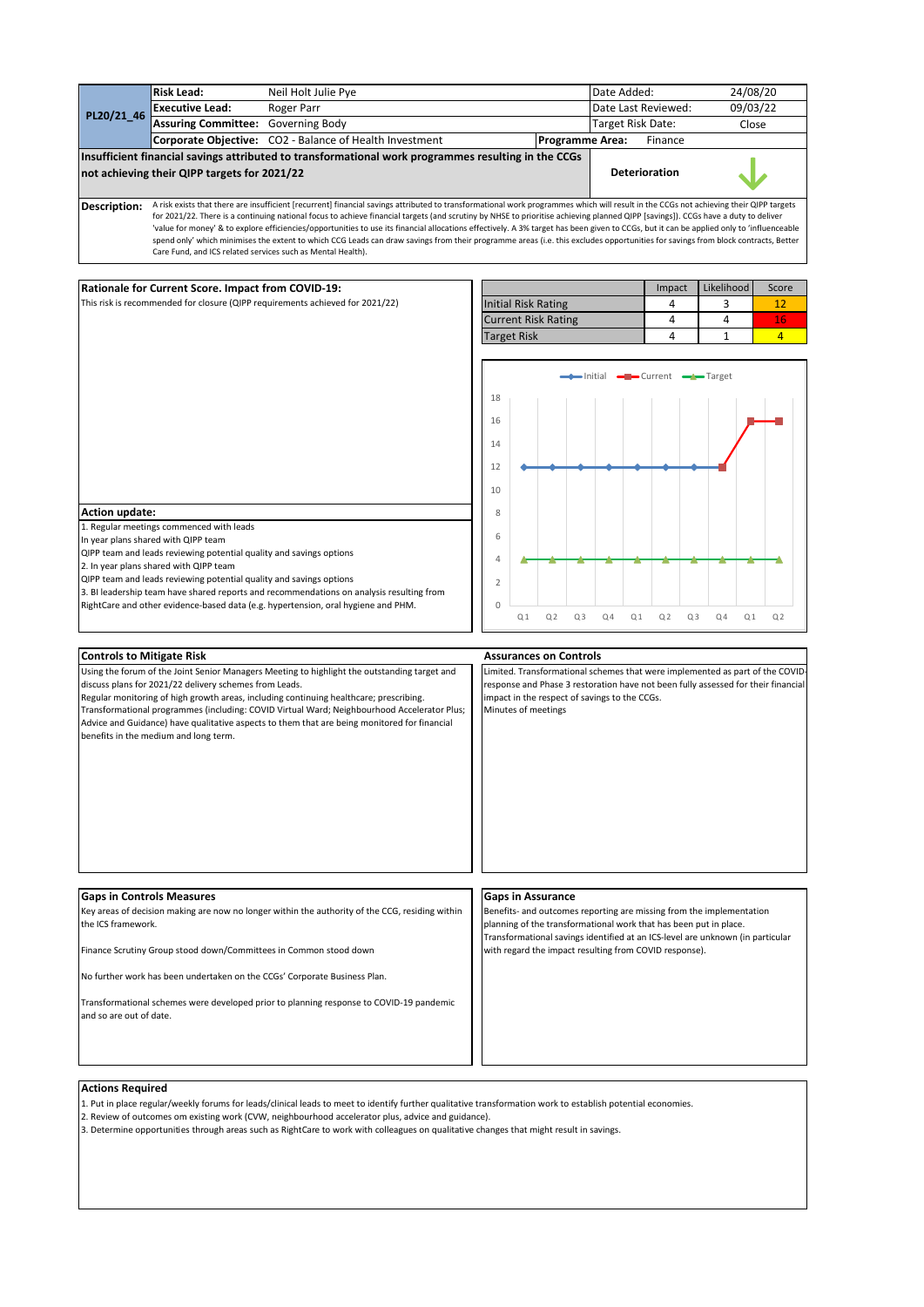|           | or discharged from A&E in Pennine Lancashire | Failure to achieve the planned trajectory for the 4 hour standard of patients admitted, transferred<br>Becombinations - Pottografic and a high and contract the Moore to come of the PAP. This to a home constructional conditional construction and then |                        | No Change                | $\leftrightarrow$ |
|-----------|----------------------------------------------|-----------------------------------------------------------------------------------------------------------------------------------------------------------------------------------------------------------------------------------------------------------|------------------------|--------------------------|-------------------|
|           |                                              | <b>Corporate Objective:</b> CO1 - Quality and Effective Services                                                                                                                                                                                          | <b>Programme Area:</b> | <b>Urgent Acute Care</b> |                   |
| PL19/20 9 | <b>Assuring Committee: AEDB</b>              |                                                                                                                                                                                                                                                           | Target Risk Date:      |                          | Not set           |
|           | Executive Lead:                              | Alex Walker                                                                                                                                                                                                                                               | Date Last Reviewed:    |                          | 09/03/22          |
|           | <b>Risk Lead:</b>                            | Elizabeth Fleming                                                                                                                                                                                                                                         |                        | Date Added:              | 01/07/16          |

Description: Failure to achieve the 4 hour standard has a significant impact on the CCG. This is a key constitutional standard which concludes that protracted waits in overcrowded A&Es can lead to poorer clinical outcomes for patients.

## **Rationale for Current Score. Impact from COVID-19:**

The impact of Omicron and the transitions to "Living Safely with COVID" is still emerging

Surge demand for services can be out of the CCGs control; at the A&E Delivery Board meeting on 13th January all system partners were reporting pressures linked to staffing and capacity to manage demand

|                            | Impact | Likelihood | Score |
|----------------------------|--------|------------|-------|
| <b>Initial Risk Rating</b> |        |            |       |
| <b>Current Risk Rating</b> |        |            |       |
| <b>Target Risk</b>         |        |            |       |



#### **Action update:**

1) A&E performance continues to be monitored monthly 2) Work continues to progress and plans to present at AEDB in March 2022. 3) By end of April 2022



# **Actions Required**

1) A&E performance trajectory - monitoring/reporting through AEDB. 2) Undertake review of UEC Recovery 10 point Action Plan for Pennine Lancashire 3) Refresh and update the AEDB POAP priorities for 2022/23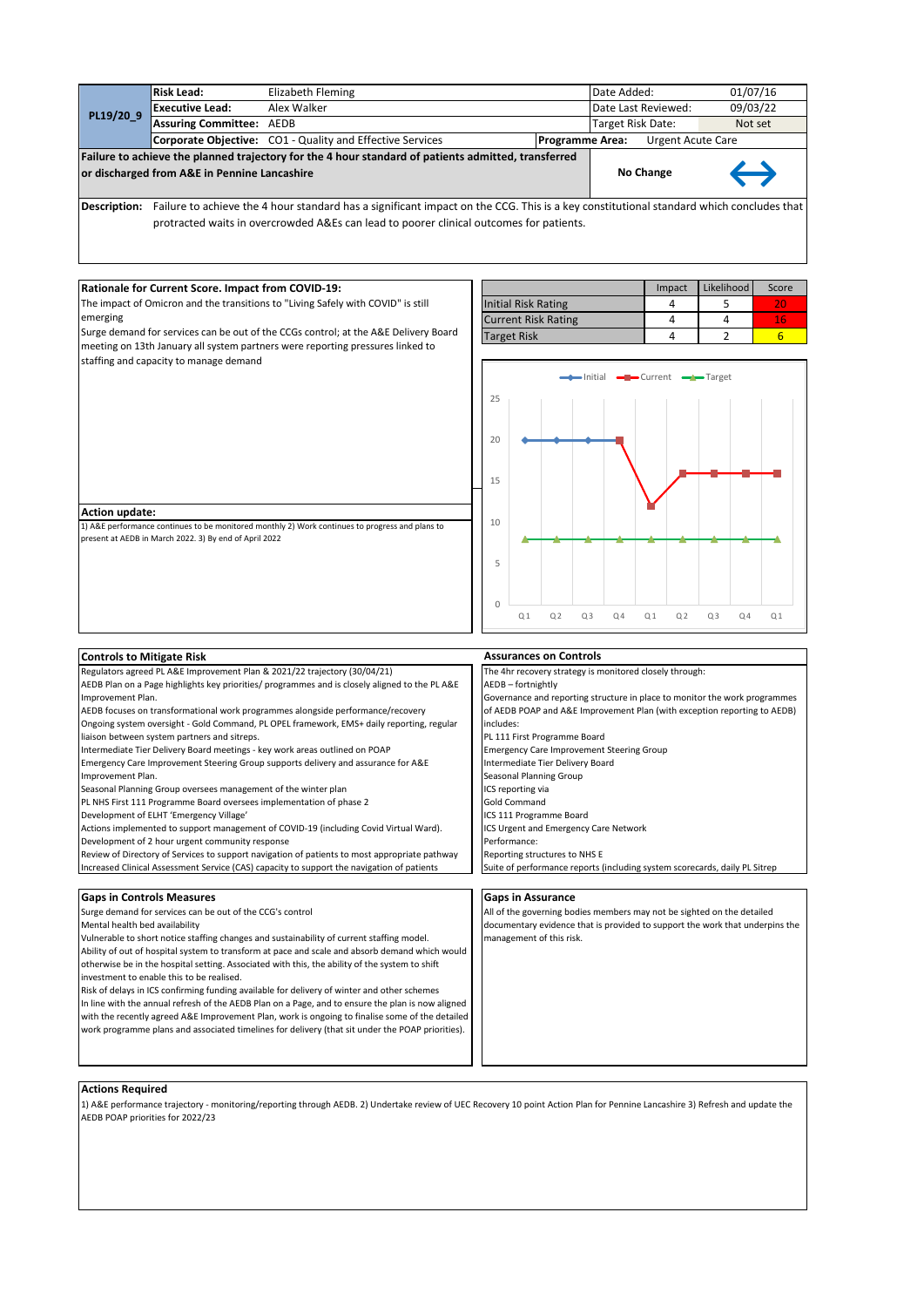| <b>Risk Lead:</b> |                                        | Carol Hedley                                                                                                                                                                                                                                                                                                                                                                                                                                                                                                                                                                 |                        | Date Added:       |                      | 01/06/18          |
|-------------------|----------------------------------------|------------------------------------------------------------------------------------------------------------------------------------------------------------------------------------------------------------------------------------------------------------------------------------------------------------------------------------------------------------------------------------------------------------------------------------------------------------------------------------------------------------------------------------------------------------------------------|------------------------|-------------------|----------------------|-------------------|
| PL19/20 11        | <b>Executive Lead:</b>                 | Alex Walker                                                                                                                                                                                                                                                                                                                                                                                                                                                                                                                                                                  |                        |                   | Date Last Reviewed:  | 09/03/22          |
|                   |                                        | Assuring Committee: Cancer Tactical Group.                                                                                                                                                                                                                                                                                                                                                                                                                                                                                                                                   |                        | Target Risk Date: |                      | Not set           |
|                   |                                        | Corporate Objective: CO5 - Life Expectancy                                                                                                                                                                                                                                                                                                                                                                                                                                                                                                                                   | <b>Programme Area:</b> |                   | <b>Elective Care</b> |                   |
|                   | following and urgent GP referral (85%) | Failure of the CCG to achieve waiting times for suspected cancer 62 day wait for first treatment                                                                                                                                                                                                                                                                                                                                                                                                                                                                             |                        |                   | No Change            | $\hookrightarrow$ |
| Description:      | achievement at risk.                   | There is a risk that there will be delays in diagnosis and treatments because cancer screening was suspended, diagnostic work deferred and the public were<br>reluctant to come forward in primary care with worrying symptoms. This resulted in delays to diagnosis, later presentation with more advanced disease associated<br>with poorer patient outcomes potentially increasing cancer death due to COVID.<br>Across the Pennine Lancashire foot print there is a constant pressure due to capacity and demand with fluctuating monthly performance putting the annual |                        |                   |                      |                   |

#### **Rationale for Current Score. Impact from COVID-19:**

The COVID 19 pandemic created significant backlogs of patients both already in the system and new referrals waiting to be seen. National performance analysis is showing all cancer targets remain challenged but activity is now showing significant recovery. Cancer 2 week referrals are currently higher than this time last year and generally higher than pre-Covid levels particularly colorectal, breast and skin Diagnostic and surgical capacity reduced overall due to Covid Infection Prevention and Control measures and downtime required between patients and procedures

|                            | Impact | <b>Likelihood</b> | Score |
|----------------------------|--------|-------------------|-------|
| Initial Risk Rating        |        |                   |       |
| <b>Current Risk Rating</b> |        |                   |       |
| <b>Target Risk</b>         |        |                   |       |



## **Action update:**

Accelerate delivery of the goals for cancer services in long term plan (L&SC Cancer Alliance Oversight Framework)

The group will function alongside the RDC programme/implementation of upper and lower GI pathways and is moving towards a netowrk model of working

Lung checks are running in BWD from 27 Sep until 14 Nov 21 and then from 27 Dec to 13 Feb 22 CA have set a 6 week challenge to reduce the number of FDS non-cancer >62 pts recorded on PTL

| <b>Controls to Mitigate Risk</b>                                                                                                                                                                                                                                                                                                                                                                                                                                                                                                                                                                                                                                                                                                                                                                                                                                                                                                                                                                                                                                                                                                                                                                          | <b>Assurances on Controls</b>                                                                                                                                                                                                                                                                                                                          |
|-----------------------------------------------------------------------------------------------------------------------------------------------------------------------------------------------------------------------------------------------------------------------------------------------------------------------------------------------------------------------------------------------------------------------------------------------------------------------------------------------------------------------------------------------------------------------------------------------------------------------------------------------------------------------------------------------------------------------------------------------------------------------------------------------------------------------------------------------------------------------------------------------------------------------------------------------------------------------------------------------------------------------------------------------------------------------------------------------------------------------------------------------------------------------------------------------------------|--------------------------------------------------------------------------------------------------------------------------------------------------------------------------------------------------------------------------------------------------------------------------------------------------------------------------------------------------------|
| Cancer Performance Improvement Group (CPIG) in place to oversee and monitor progress towards<br>improvement in constitutional wait times standards for cancer across the Alliance region.<br>Rapid Diagnostic Centre pathways continue to be rolled out with four / five currently live. The latest to be<br>launched is the Upper GI which is available from mid October<br>Full implementation of 28 Day Faster Diagnosis Standard (FDS); The FDS went live for clock stops from the<br>1st July 2020. The target which is now being reported against is 75%<br>Detailed ELHT Action plan and overdue actions monitored by monthly via the multi-agency Pennine Lancs<br>Cancer Tactical Group. aligned to new National weekly data return report<br>Cancer team is providing a programme of education sessions and support to primary care networks (PCNs).<br>A weekly SitRep is produced by the L & SC Cancer Alliance and presented at the weekly CPIG meeting. PTL<br>data is now being requested regionally.<br>L & SC Endoscopy Transformation Delivery Group in place to ensure best use of resource, to reduce<br>variation in access, and to support delivery of key waiting times standards. | Pennine Lancashire Quality Committee minutes<br>Pennine Lancashire CCGs Performance Report<br>Pennine Lancashire Cancer Tactical Group minutes<br>Updates from Governing Body GP Leads<br>L&SC Cancer Alliance SitRep Report<br>ELHT Early Diagnosis Group minutes, membership includes CCG representation,<br>the group reports to ELHT Cancer Board. |
| <b>Gaps in Controls Measures</b><br>Internal:<br>The CCG has limited ability to influence national shortage in workforce, recruitment and retention is a<br>significant pressure.<br>Covid Infection Prevention and Control (IPC) measures and downtime required between patients and<br>procedures in primary care<br>External:<br>Challenging Diagnostic and Surgical capacity within acute trusts, Covid IPC measures and downtime<br>required between patients and procedures.<br>Isolation periods for patients undergoing surgery, 14 days for major surgery, 3 days for small surgery and<br>endoscopy procedures<br>Capacity & Access to Diagnostics including Pathology.                                                                                                                                                                                                                                                                                                                                                                                                                                                                                                                         | <b>Gaps in Assurance</b><br>Cancer Alliance Board minutes are not presented to CCG Governing Bodies.<br>The Group reports quarterly via agreed ICS reporting templates.<br>Members are responsible for cascading relevant information from the Board to<br>their own organisations or professional groups                                              |

# **Actions Required**

1) Phase 4 planning: NHS priorities from April 2021, focus on recovery (enhanced system working). NHS reset campaign to look to recovery of staff and services in context of ongoing covid pressures.

2) L&SC Endoscopy Transformation Delivery Group in place

3) Early Diagnosis/Service Transformation

4) Supporting primary care - early referral/access to filter function tests/correct pathway selection.

5) Delivering a programme of monthly educational webinars to support Primary Care colleagues

6)National and local communication to restore public confidence.

7)Cancer Alliance 6 week challenge for reducing our over 104 day backlog and the FDS over 62 day backlog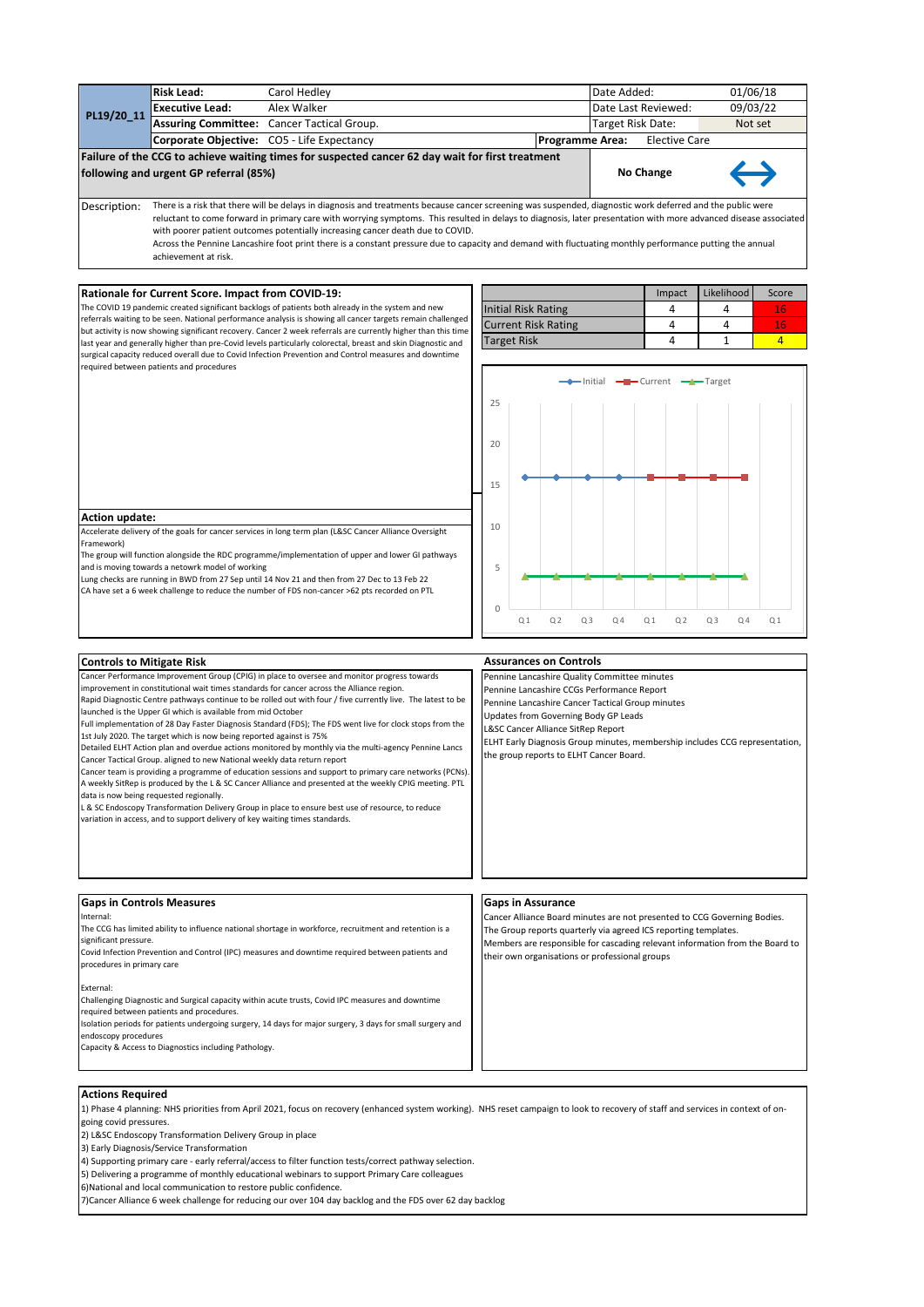|              | <b>Risk Lead:</b>                                                                                                                                                       | Lisa Cunliffe                                                                                         |                        | Date Added:       |                     | 01/04/17          |  |
|--------------|-------------------------------------------------------------------------------------------------------------------------------------------------------------------------|-------------------------------------------------------------------------------------------------------|------------------------|-------------------|---------------------|-------------------|--|
| PL19/20 22   | <b>Executive Lead:</b>                                                                                                                                                  | Alex Walker                                                                                           |                        |                   | Date Last Reviewed: | 09/03/22          |  |
|              |                                                                                                                                                                         | <b>Assuring Committee: Primary Care Committee</b>                                                     |                        | Target Risk Date: |                     | Not set           |  |
|              |                                                                                                                                                                         | Corporate Objective: CO3 - 10 Year Strategy                                                           | <b>Programme Area:</b> |                   | Primary Care Cell   |                   |  |
|              |                                                                                                                                                                         | Clinical, finance and workload pressures leading to capacity issues within General Practice present a |                        |                   |                     |                   |  |
|              |                                                                                                                                                                         | risk to Sustainability and Resilience of General Practice in Pennine Lancashire                       |                        |                   | No Change           | $\leftrightarrow$ |  |
|              |                                                                                                                                                                         |                                                                                                       |                        |                   |                     |                   |  |
| Description: | There is a risk to the resilience and sustainability of General Practice in Pennine Lancashire due to significant clinical, finance and workload pressures and clinical |                                                                                                       |                        |                   |                     |                   |  |

workforce capacity issues within general practice which may have the potential to impact on the CCGs Operating Plans.

This was already identified as a significant risk prior to the Covid 19 outbreak.

## **Rationale for Current Score. Impact from COVID-19:**

This risk is being reviewed in full to assess what elements are within the CCGs control and what impact the £250 million national investment will have on mitigating the risks.

|                            | Impact | Likelihood | Score |
|----------------------------|--------|------------|-------|
| Initial Risk Rating        |        |            |       |
| <b>Current Risk Rating</b> |        |            |       |
| <b>Target Risk</b>         |        |            |       |



#### **Action update:**

**Controls to Mitigate Risk**

Financial

restoration.

resource.

1. Wave 1 designated vaccination sites go live 14/12/2020. Wave 2 designated vaccination sites go live 21/12/2020 - ongoing

12-15 Schools programme being undertaken by East Lancs Alliance across Pennine (65 schools).

Covid Booster programme commenced in PCN and GP Practice sites

PCNs and GP practices are continuing to support the Covid Vaccination Booster Programme.

2. Due to the surge locally in cases as a result of the Indian variant, PCNs have been requested to support surge planning and 1st doses for cohorts 10-12/ Ongoing.

In March 2021 NHSE/I announced a further £120m to support GP Covid Capacity Expansion. The ICS Out of Hospital Cell agreed a weighted population allocation to all practices unless CCGs have agreed with practices any collective use of funding to support any of the seven priorities. Penning Lancs have agreed to continue to support the Covid Virtual Ward LES with a proportion of this

Payment protection measures were put in place in Q1 to ensure practices were able to support

PCNs and GP practices sites are undertaking Covid Boosters

PCNs and GP Practices are still supporting the vaccination programme which is impacting on service

#### **Assurances on Controls**

Primary Care Commissioning Committee minutes (the minutes of the Lancashire and South Cumbria co-commissioning and quality meeting minutes are also received by the PCCC)

Updates from Governing Body GP Clinical Leads PLQC minutes

#### the Covid19 response. Payment protection in relation to local Quality Contracts and local enhanced services have been agreed for Q1 2021/22 to enable practices to continue to support

the covid response and the covid vaccination programme

Requirements of national QOF in 2021/22 have reduced to enable practices to respond to ongoing Covid situation.

Payments in relation to local the quality Framework/QOEST and Local Enhanced Services have continued to ensure practices are not financially disadvantaged.

Additional resources made available e.g. IT equipment, revenue and capital resources for minor premise alterations, Covid support fund. More recently COVID Expanding GP Capacity Resource.

#### **Gaps in Controls Measures Gaps in Assurance**

Pennine Lancashire Primary Care Workforce Group remains stood down. PL Workforce Group remains stood down

Minutes of the L&SC Primary Care Programme Board, Primary Care Workforce Steering Group and Primary Care Commissioning and Quality Group are not received by the Governing Bodies

#### **Actions Required**

- 1. NHS England/Improvement have announced a further £150m nationally to support expansion of the workforce. The CCG will work with ICS to ensure this is utilised to best effect. 31.03.2021 NHS England have announced a further £120m nationally to support expansion of the workforce - still awaiting clarification from ICS as to how this will be allocated
- 2. GPs have been requested to support the Covid 19 vaccination programme PCNs are considering how the ARRS can be used to support the response?
- 3. PCNs are stepping back from supporting the COVID 19 vaccination programme for cohorts 10-12 as they want to restore normal services within general practice
- 4. In March 21 NHSE/I announced a further £120m to support GP Covid Capacity Expansion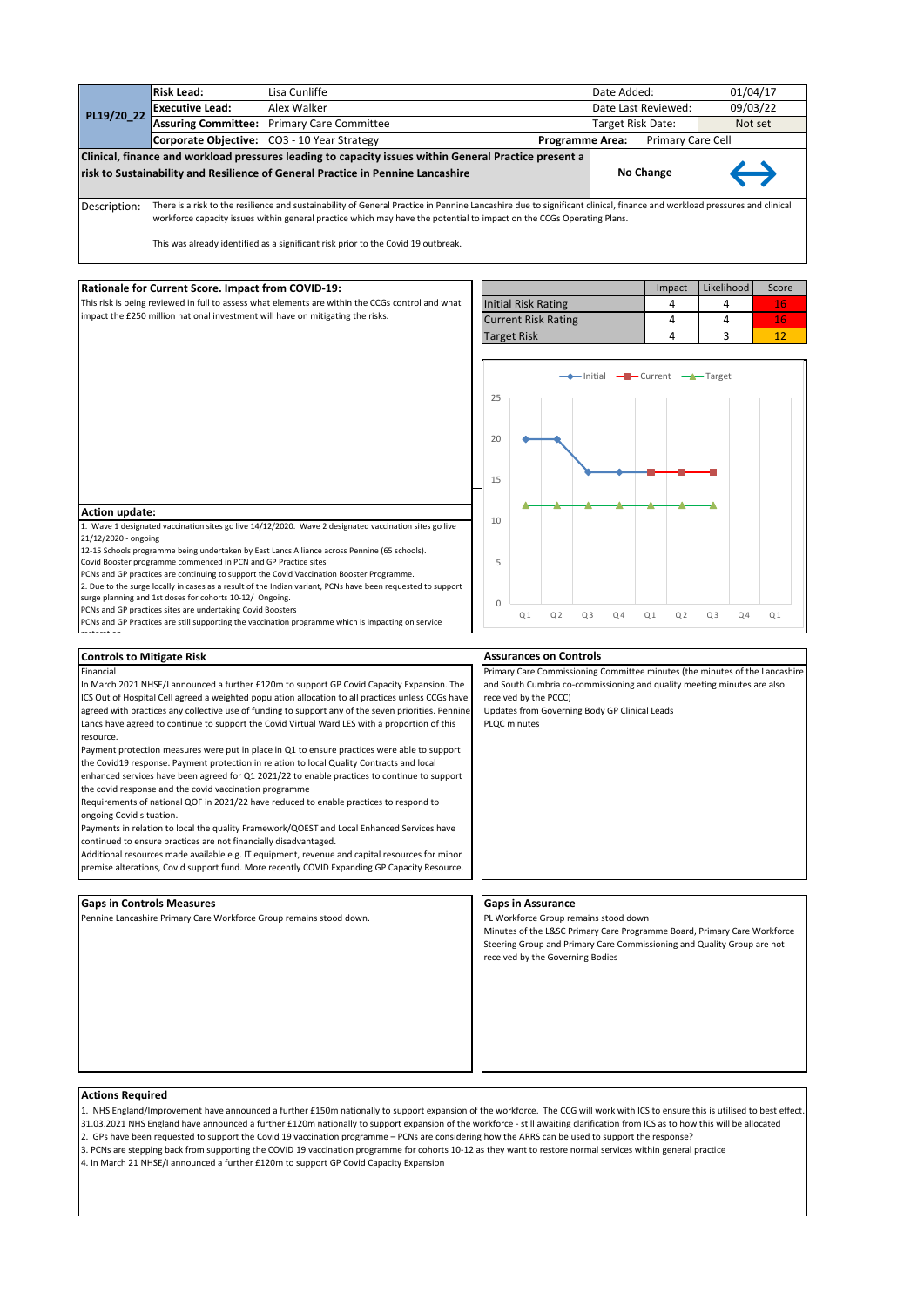|            | There is a risk that health and wellbeing is not improved and inequalities worsen across<br>communities and/or between different groups of the population | No Change                                                       | $\leftrightarrow$                 |          |  |  |  |  |
|------------|-----------------------------------------------------------------------------------------------------------------------------------------------------------|-----------------------------------------------------------------|-----------------------------------|----------|--|--|--|--|
|            |                                                                                                                                                           | Corporate Objective: CO4 - Population Health Outcomes           | Quality<br><b>Programme Area:</b> |          |  |  |  |  |
|            |                                                                                                                                                           | <b>Assuring Committee: Pennine Lancashire Quality Committee</b> | Target Risk Date:                 | Not set  |  |  |  |  |
| PL20/21_76 | <b>Executive Lead:</b>                                                                                                                                    | Dr Julie Higgins                                                | Date Last Reviewed:               | 09/03/22 |  |  |  |  |
|            | <b>Risk Lead:</b>                                                                                                                                         | Dr Mark Dziobon                                                 | Date Added:                       | 29/12/20 |  |  |  |  |

**Description:** There is a risk that health inequalities could worsen across communities and/or between different groups due to a decline in economic circumstances across those groups, the unforeseen impact of health policy implementation, insufficient investment in anticipatory and preventative services, or new risks, such as those generated by the Covid 19 pandemic.

#### **Rationale for Current Score. Impact from COVID-19:**

It is hoped that by ensuring that the CCG and their partners in the Place-based Partnership have robust plans in place, the risk rating will able to be reduced by 31.03.22. The CCGs are continuing to support the underpinning work regarding this risk through the completion of self-assessments in relation to the phase 3 "Urgent Actions on Health Inequalities". The findings will be presented to the governing bodies alongside mplementation plans which will embed actions on health inequalities across all CCGs core business.

|                            | Impact | Likelihood | Score |
|----------------------------|--------|------------|-------|
| <b>Initial Risk Rating</b> |        |            |       |
| <b>Current Risk Rating</b> |        |            |       |
| <b>Target Risk</b>         |        |            |       |



outcomes

No specific group tasked with overseeing and delivering against health inequalities for Pennine Lancashire

There is no documented plan which identifies all of the actions that the CCG will take, including with their partners, to improve health outcomes and address health inequalities

Wider measures of performance, such as those reflecting the social determinants of health in Pennine Lancashire (e.g. housing condition, economic inactivity, air quality) are not routinely considered by the Governing Body NB it should be noted that these weaknesses have been identified as being relevant to all NHS organisations and steps are being take through national bodies (NHSE/I) to assist organisations to address these.

#### **Actions Required**

1) Work with CSU and Performance leads to embed reporting on inclusion groups into performance reports has been superseded by the L&SC programme of work to develop accountability and performance oversight (data, analytics etc) for the system and "place" (NHS Oversight Framework due in summer).

2) Conduct self-assessment for CCG in relation to NHS Phase 3 Urgent Actions on Health Inequalities and provide an overview report with recommendations to the Governing Body (end of May 21). Completed.

3) Produce implementation plan to embed action on health inequalities across all of CCGs core business and ensure regular reporting against delivery to Governing Body. 4) Produce implementation plan to embed action on health inequalities across all of Healthier Pennine Lancashire Partnership workstreams and ensure regular reporting against delivery to the Healthier Pennine Lancashire Partnership Chairs and Chief Officers and the Governing Body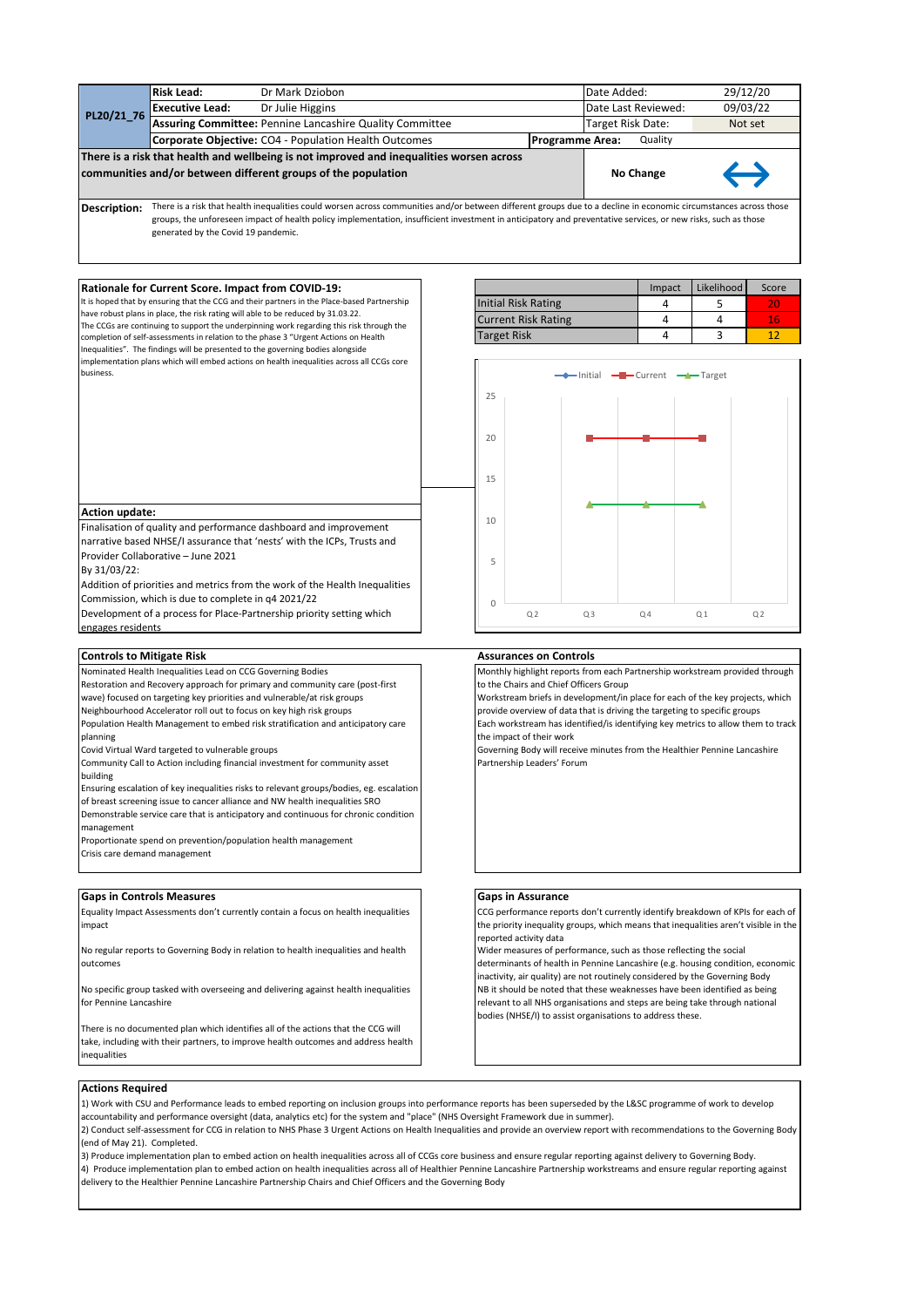|                                                                                                                                                                                                                                                                                                                                                                                                                                                                                                                                                                                                                                                                                                                                                                              | <b>Risk Lead:</b><br>Susan Clarke                              |                                                                                                                                                                                                                                                                                                                                                                                                                     |  |                    |                                                          |                               |                                         |                                                   |                                                                                                                                                                 | 21/02/20              |  |
|------------------------------------------------------------------------------------------------------------------------------------------------------------------------------------------------------------------------------------------------------------------------------------------------------------------------------------------------------------------------------------------------------------------------------------------------------------------------------------------------------------------------------------------------------------------------------------------------------------------------------------------------------------------------------------------------------------------------------------------------------------------------------|----------------------------------------------------------------|---------------------------------------------------------------------------------------------------------------------------------------------------------------------------------------------------------------------------------------------------------------------------------------------------------------------------------------------------------------------------------------------------------------------|--|--------------------|----------------------------------------------------------|-------------------------------|-----------------------------------------|---------------------------------------------------|-----------------------------------------------------------------------------------------------------------------------------------------------------------------|-----------------------|--|
|                                                                                                                                                                                                                                                                                                                                                                                                                                                                                                                                                                                                                                                                                                                                                                              | Kathryn Lord<br><b>Executive Lead:</b>                         |                                                                                                                                                                                                                                                                                                                                                                                                                     |  |                    |                                                          |                               |                                         | Date Last Reviewed:                               | 09/03/22                                                                                                                                                        |                       |  |
| PL19/20_27                                                                                                                                                                                                                                                                                                                                                                                                                                                                                                                                                                                                                                                                                                                                                                   | Assuring Committee: Pennine Lancashire Quality Committee       | Target Risk Date:                                                                                                                                                                                                                                                                                                                                                                                                   |  |                    | Not set                                                  |                               |                                         |                                                   |                                                                                                                                                                 |                       |  |
|                                                                                                                                                                                                                                                                                                                                                                                                                                                                                                                                                                                                                                                                                                                                                                              | Corporate Objective: CO1 - Quality and Effective Services      | <b>Programme Area:</b>                                                                                                                                                                                                                                                                                                                                                                                              |  | Safeguarding       |                                                          |                               |                                         |                                                   |                                                                                                                                                                 |                       |  |
| primary care not routinely contributing to safeguarding processes                                                                                                                                                                                                                                                                                                                                                                                                                                                                                                                                                                                                                                                                                                            |                                                                | There is a risk that children in East Lancashire and BwD will not be effectively safeguarded to<br><b>Deterioration</b>                                                                                                                                                                                                                                                                                             |  |                    |                                                          |                               |                                         |                                                   |                                                                                                                                                                 |                       |  |
|                                                                                                                                                                                                                                                                                                                                                                                                                                                                                                                                                                                                                                                                                                                                                                              | Lancashire CCG footprint.                                      | Description: There is a risk that children in BwD and East Lancashire will not be effectively safeguarded. Areas for improvement in safeguarding<br>children for primary care and the CCG are outlined in the BwD CQC Safeguarding and inspection report. Recent resource/capacity<br>issues have also impacted. Following recent CCG audit activity, these areas for improvement were also evident within the East |  |                    |                                                          |                               |                                         |                                                   |                                                                                                                                                                 |                       |  |
|                                                                                                                                                                                                                                                                                                                                                                                                                                                                                                                                                                                                                                                                                                                                                                              |                                                                |                                                                                                                                                                                                                                                                                                                                                                                                                     |  |                    |                                                          |                               |                                         |                                                   | Likelihood                                                                                                                                                      | Score                 |  |
|                                                                                                                                                                                                                                                                                                                                                                                                                                                                                                                                                                                                                                                                                                                                                                              | Rationale for Current Score. Impact from COVID-19:             |                                                                                                                                                                                                                                                                                                                                                                                                                     |  |                    |                                                          |                               |                                         | Impact<br>3                                       | 4                                                                                                                                                               | 12                    |  |
|                                                                                                                                                                                                                                                                                                                                                                                                                                                                                                                                                                                                                                                                                                                                                                              |                                                                | The scheduled roll out of the Covid vaccination programme via PCN networks                                                                                                                                                                                                                                                                                                                                          |  |                    | <b>Initial Risk Rating</b><br><b>Current Risk Rating</b> |                               |                                         | 3                                                 | 5                                                                                                                                                               |                       |  |
|                                                                                                                                                                                                                                                                                                                                                                                                                                                                                                                                                                                                                                                                                                                                                                              |                                                                | will have a significant impact on practices. During COVID 19 the safeguarding                                                                                                                                                                                                                                                                                                                                       |  |                    |                                                          |                               |                                         | 3                                                 | $\overline{2}$                                                                                                                                                  | 15<br>$6\overline{6}$ |  |
|                                                                                                                                                                                                                                                                                                                                                                                                                                                                                                                                                                                                                                                                                                                                                                              |                                                                | team have continued to monitor contribution to Initial Child Protection<br>Conferences. This has identified a continued risk across both BwD and Pennine                                                                                                                                                                                                                                                            |  | <b>Target Risk</b> |                                                          |                               |                                         |                                                   |                                                                                                                                                                 |                       |  |
|                                                                                                                                                                                                                                                                                                                                                                                                                                                                                                                                                                                                                                                                                                                                                                              | to submit on an annual basis.                                  | due to a poor response rate. This is also applicable to the completed<br>safeguarding self-assessment framework (SAF) of which practices are required                                                                                                                                                                                                                                                               |  | 25<br>20<br>15     |                                                          |                               |                                         | — Initial — — Current — — Target                  |                                                                                                                                                                 |                       |  |
|                                                                                                                                                                                                                                                                                                                                                                                                                                                                                                                                                                                                                                                                                                                                                                              |                                                                |                                                                                                                                                                                                                                                                                                                                                                                                                     |  |                    |                                                          |                               |                                         |                                                   |                                                                                                                                                                 |                       |  |
| <b>Action update:</b>                                                                                                                                                                                                                                                                                                                                                                                                                                                                                                                                                                                                                                                                                                                                                        |                                                                |                                                                                                                                                                                                                                                                                                                                                                                                                     |  | 10                 |                                                          |                               |                                         |                                                   |                                                                                                                                                                 |                       |  |
| Extract of actions updated:                                                                                                                                                                                                                                                                                                                                                                                                                                                                                                                                                                                                                                                                                                                                                  |                                                                | Quality standards for primary are being managed at an ICS level - named GP for the ICS to attend                                                                                                                                                                                                                                                                                                                    |  |                    |                                                          |                               |                                         |                                                   |                                                                                                                                                                 |                       |  |
|                                                                                                                                                                                                                                                                                                                                                                                                                                                                                                                                                                                                                                                                                                                                                                              | and inform safeguarding quality standard requirements          |                                                                                                                                                                                                                                                                                                                                                                                                                     |  |                    |                                                          |                               |                                         |                                                   |                                                                                                                                                                 |                       |  |
|                                                                                                                                                                                                                                                                                                                                                                                                                                                                                                                                                                                                                                                                                                                                                                              |                                                                |                                                                                                                                                                                                                                                                                                                                                                                                                     |  | 5                  |                                                          |                               |                                         |                                                   |                                                                                                                                                                 |                       |  |
|                                                                                                                                                                                                                                                                                                                                                                                                                                                                                                                                                                                                                                                                                                                                                                              |                                                                |                                                                                                                                                                                                                                                                                                                                                                                                                     |  |                    |                                                          |                               |                                         |                                                   |                                                                                                                                                                 |                       |  |
|                                                                                                                                                                                                                                                                                                                                                                                                                                                                                                                                                                                                                                                                                                                                                                              |                                                                |                                                                                                                                                                                                                                                                                                                                                                                                                     |  |                    |                                                          |                               |                                         |                                                   |                                                                                                                                                                 |                       |  |
|                                                                                                                                                                                                                                                                                                                                                                                                                                                                                                                                                                                                                                                                                                                                                                              |                                                                |                                                                                                                                                                                                                                                                                                                                                                                                                     |  | 0                  | Q <sub>4</sub>                                           | Q <sub>1</sub>                | Q <sub>2</sub>                          | Q <sub>3</sub>                                    | Q <sub>4</sub>                                                                                                                                                  | Q <sub>1</sub>        |  |
|                                                                                                                                                                                                                                                                                                                                                                                                                                                                                                                                                                                                                                                                                                                                                                              |                                                                |                                                                                                                                                                                                                                                                                                                                                                                                                     |  |                    |                                                          |                               |                                         |                                                   |                                                                                                                                                                 |                       |  |
|                                                                                                                                                                                                                                                                                                                                                                                                                                                                                                                                                                                                                                                                                                                                                                              |                                                                |                                                                                                                                                                                                                                                                                                                                                                                                                     |  |                    |                                                          |                               |                                         |                                                   |                                                                                                                                                                 |                       |  |
| <b>Controls to Mitigate Risk</b>                                                                                                                                                                                                                                                                                                                                                                                                                                                                                                                                                                                                                                                                                                                                             |                                                                |                                                                                                                                                                                                                                                                                                                                                                                                                     |  |                    |                                                          | <b>Assurances on Controls</b> |                                         |                                                   | PLQC Minutes, Safeguarding Quarterly Dashboard and Primary Care Quality                                                                                         |                       |  |
| Pennine CCG safeguarding team coordinate all requests for input from Primary Care to ICPC and<br>would expect compliance to be at 85% for both BwD and EL. Commissioned additional<br>safeguarding support for primary care via LSCFT safeguarding specialist practitioner and their<br>wider LSCFT enhanced safeguarding team. Contribution to safeguarding and completion of the<br>SAF is included in the Quality Framework for Primary Care in East Lancashire From 1st week in<br>November the safeguarding self assessment framework will be distributed to all practices for<br>completion by the end of January 2022 Due to current pressures within Primary Care the<br>deadline for submission of the SAF is now 28th February 2022 this was agreed across the ICS |                                                                |                                                                                                                                                                                                                                                                                                                                                                                                                     |  | minutes<br>SAF     |                                                          |                               | current primary care safeguarding offer | Primary Care Attendance at Safeguarding Champions | Monthly monitoring of Primary Care Contribution to ICPC and completion of the<br>Survey monkey for Primary Care to provide feedback of the effectiveness of the |                       |  |
|                                                                                                                                                                                                                                                                                                                                                                                                                                                                                                                                                                                                                                                                                                                                                                              |                                                                |                                                                                                                                                                                                                                                                                                                                                                                                                     |  |                    | <b>Gaps in Assurance</b>                                 |                               |                                         |                                                   |                                                                                                                                                                 |                       |  |
| <b>Gaps in Controls Measures</b><br>No contractual financial levers are available to the CCG as commissioners to ensure that<br>individual practices meet their statutory safeguarding responsibilities.                                                                                                                                                                                                                                                                                                                                                                                                                                                                                                                                                                     |                                                                |                                                                                                                                                                                                                                                                                                                                                                                                                     |  |                    |                                                          |                               |                                         |                                                   | Poor rates of Safeguarding assurance document completion from practices.                                                                                        |                       |  |
| indicator                                                                                                                                                                                                                                                                                                                                                                                                                                                                                                                                                                                                                                                                                                                                                                    |                                                                | In BwD quality framework (QOEST) contribution to safeguarding is not included as a quality                                                                                                                                                                                                                                                                                                                          |  |                    |                                                          |                               |                                         |                                                   |                                                                                                                                                                 |                       |  |
|                                                                                                                                                                                                                                                                                                                                                                                                                                                                                                                                                                                                                                                                                                                                                                              |                                                                | Practices could be sending completed reports directly to children's social care (CSC) and not<br>including the safeguarding team so unable to provide an accurate reflection of compliance                                                                                                                                                                                                                          |  |                    |                                                          |                               |                                         |                                                   |                                                                                                                                                                 |                       |  |
|                                                                                                                                                                                                                                                                                                                                                                                                                                                                                                                                                                                                                                                                                                                                                                              | Capacity of primary care workforce in managing the Covid surge |                                                                                                                                                                                                                                                                                                                                                                                                                     |  |                    |                                                          |                               |                                         |                                                   |                                                                                                                                                                 |                       |  |
|                                                                                                                                                                                                                                                                                                                                                                                                                                                                                                                                                                                                                                                                                                                                                                              |                                                                |                                                                                                                                                                                                                                                                                                                                                                                                                     |  |                    |                                                          |                               |                                         |                                                   |                                                                                                                                                                 |                       |  |

1. Safeguarding activity to be included in the BwD CCG QOEST framework.

2. Audit of primary care contribution to conferences to be carried out with children's social care to triangulate information and provide feedback to primary care of how their information informs multi agency decisions making to safeguard children and families

3. Disseminate within primary care webinar/video of the conference process to raise awareness and how their contributions will be received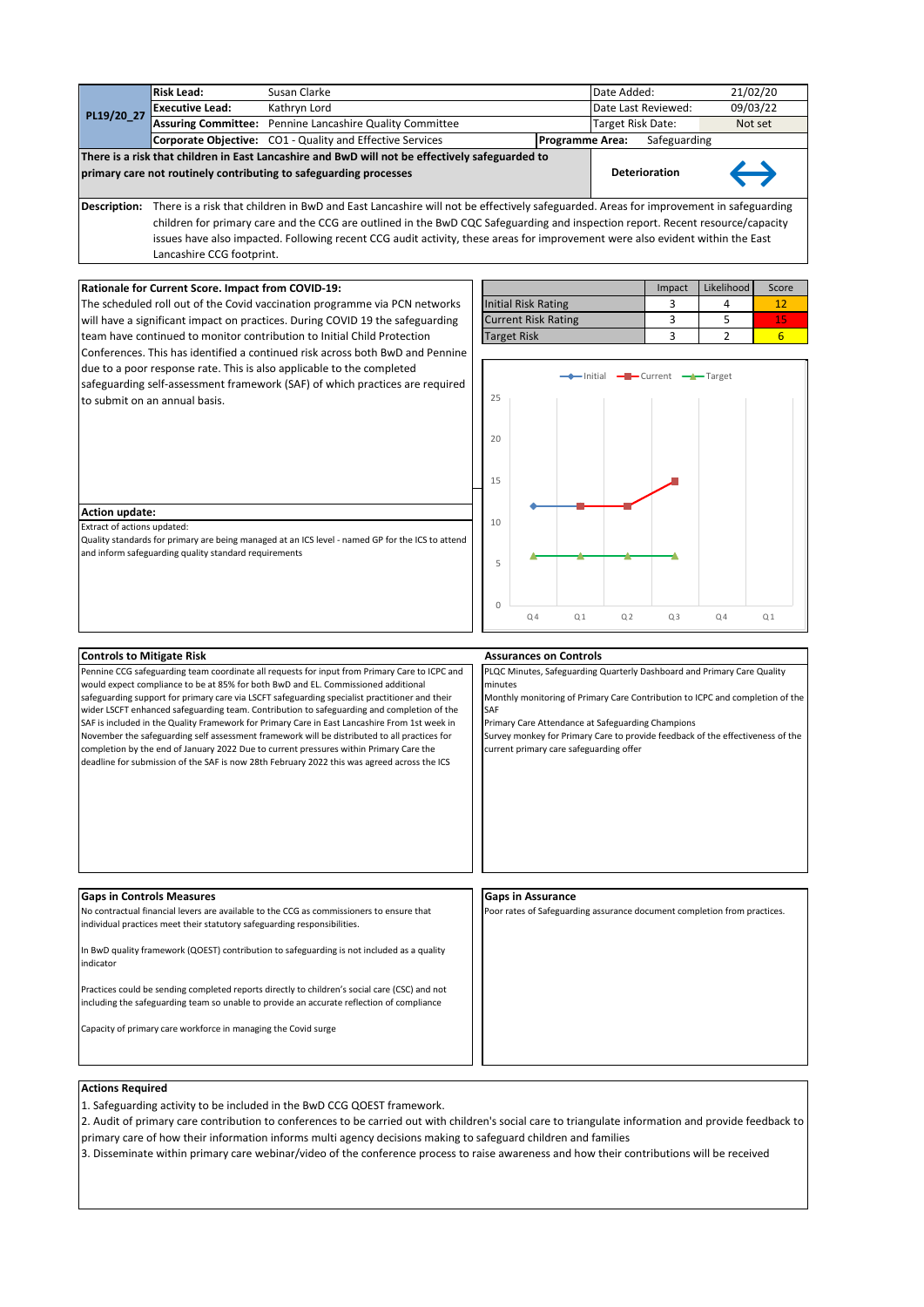|                                                                                                                                                                       | <b>Risk Lead:</b>                                                                                                                         | kirsty Hamer                                                     |                        | Date Added:         |                         | 08/06/21 |  |  |
|-----------------------------------------------------------------------------------------------------------------------------------------------------------------------|-------------------------------------------------------------------------------------------------------------------------------------------|------------------------------------------------------------------|------------------------|---------------------|-------------------------|----------|--|--|
| PL20/21_81 $\frac{1}{2}$                                                                                                                                              | <b>Executive Lead:</b>                                                                                                                    | <b>Kirsty Hollis</b>                                             |                        | Date Last Reviewed: | not updated             |          |  |  |
|                                                                                                                                                                       | <b>Assuring Committee: PLQC</b>                                                                                                           |                                                                  | Target Risk Date:      |                     | not set                 |          |  |  |
|                                                                                                                                                                       |                                                                                                                                           | <b>Corporate Objective:</b> CO1 - Quality and Effective Services | <b>Programme Area:</b> |                     | Children & Young People |          |  |  |
|                                                                                                                                                                       | Quality assurance of homecare and residential placements for children and young people with<br>complex needs and/or Continuing Care needs |                                                                  | <b>No Change</b>       | $\leftrightarrow$   |                         |          |  |  |
| There is a risk that the safety and positive health outcomes of vulnerable children with complex health needs are compromised as a result of a<br><b>Description:</b> |                                                                                                                                           |                                                                  |                        |                     |                         |          |  |  |

failure to gain assurance and monitor the provision put in place to support children and young people in Pennine Lancashire. Without robust processes and an assurance framework in place to identify and address concerns surrounding the quality, safety, clinical unsuitability of settings and homecare providers either locally or out of area, children may be put at risk.

# **Rationale for Current Score. Impact from COVID-19:**

A Quality Assurance Task and Finish Group has been established and Improvement Plan developed to provide assurance of healthcare packages and residential placements for children and young people. A process has been developed to quality assure homecare packages and quality assurance discussions are held through a Complex Needs Panel.

|                            | Impact | Likelihood | Score |
|----------------------------|--------|------------|-------|
| <b>Initial Risk Rating</b> |        |            |       |
| <b>Current Risk Rating</b> |        |            |       |
| <b>Target Risk</b>         |        |            |       |
|                            |        |            |       |

A Quality Assurance Task and Finish Group has been established and Improvement Plan developed to provide assurance of healthcare packages and residential placements for children and young people. A process has been developed to quality assure homecare packages and quality assurance discussions are held through a Complex Needs Panel. **Action update:**



# **Controls to Mitigate Risk**

A meeting has taken place on Friday 23rd April with colleagues from safeguarding, clinical commissioning, children's commissioning, quality and MLCSU to agree a way forward, drawing upon processes established for adult's regulated care provision and learning from the South Cumbria Childrens RADAR model. A process has been developed for the quality assurance of homecare packages which is due to be implemented. Children's Complex Case Team at MLCSU currently liaise directly with homecare providers keeping abreast of any urgent issues. Local Authority undertake own quality assurance processes of residential providers. An action plan is in development following the meeting.

### **Assurances on Controls**

Minutes of meeting on 23rd April and subsequent action plan Process for QA of homecare packages

Contracts in place with providers which sets out requirements around provision of quality and safe provision and provider compliance in relation to these areas.

## **Gaps in Controls Measures Gaps in Assurance** Homecare QA processes are not yet in place Role of MLCSU in QA not yet confirmed Challenge in engaging MLCSU Assurance of the quality and safeguarding provision of children in residential placements. Process not yet developed for assurance of residential placements of which the CCG fund in partnership with the LA.

#### **Actions Required**

Establish a Pennine Lancashire working group to develop a robust assurance framework and action plan to mitigate risks - Initial meeting held on 23rd April 2021

Engage with LA partners to establish their existing assurance arrangements to identify if this would support mitigation of the risks by provision of assurance - Action plan in development following meeting on 23rd April 2021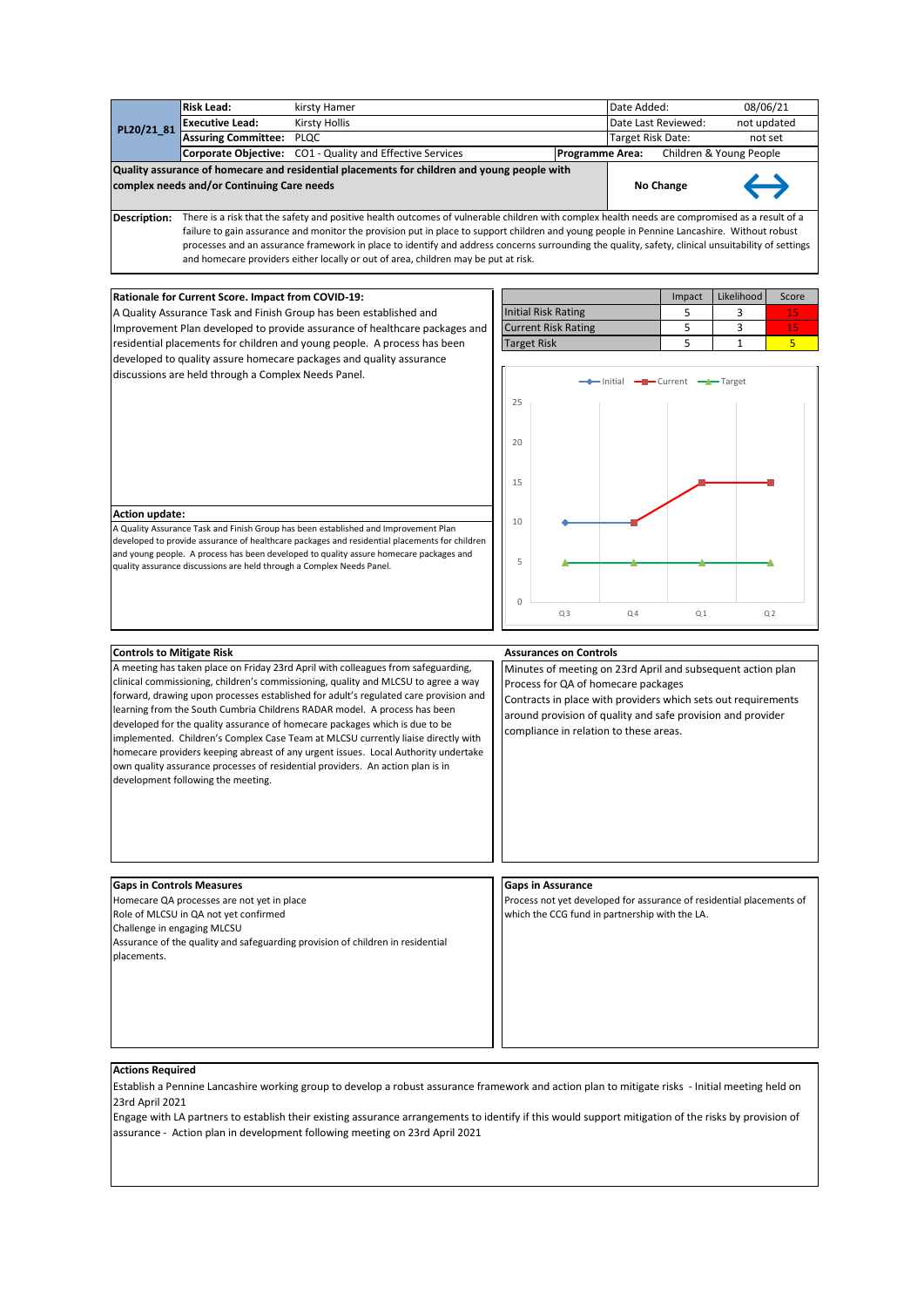|                                                                                                               | <b>Risk Lead:</b>                                                                                          | lain Fletcher                                                                                                                                                                                                                                                                                                                                                                                                                                                                     |  |                     |                                                     |  |                               |          | Date Added:    |                   |                                                         |                                                                                                                                                                                                                          | 01/11/13                                                                     |  |  |
|---------------------------------------------------------------------------------------------------------------|------------------------------------------------------------------------------------------------------------|-----------------------------------------------------------------------------------------------------------------------------------------------------------------------------------------------------------------------------------------------------------------------------------------------------------------------------------------------------------------------------------------------------------------------------------------------------------------------------------|--|---------------------|-----------------------------------------------------|--|-------------------------------|----------|----------------|-------------------|---------------------------------------------------------|--------------------------------------------------------------------------------------------------------------------------------------------------------------------------------------------------------------------------|------------------------------------------------------------------------------|--|--|
|                                                                                                               | <b>Executive Lead:</b>                                                                                     | Roger Parr                                                                                                                                                                                                                                                                                                                                                                                                                                                                        |  |                     |                                                     |  |                               |          |                |                   | Date Last Reviewed:                                     | No update                                                                                                                                                                                                                |                                                                              |  |  |
| PL19/20_15                                                                                                    | <b>Assuring Committee:</b>                                                                                 | PLQC                                                                                                                                                                                                                                                                                                                                                                                                                                                                              |  |                     |                                                     |  |                               |          |                | Target Risk Date: |                                                         | Not set                                                                                                                                                                                                                  |                                                                              |  |  |
| Corporate Objective: CO1 - Quality and Effective Services                                                     |                                                                                                            |                                                                                                                                                                                                                                                                                                                                                                                                                                                                                   |  |                     |                                                     |  | <b>Programme Area:</b>        |          |                |                   | <b>Regulated Care</b>                                   |                                                                                                                                                                                                                          |                                                                              |  |  |
| Failure of the MLCSU to deliver CHC/FNC/Joint packages of care service in line with the national<br>framework |                                                                                                            |                                                                                                                                                                                                                                                                                                                                                                                                                                                                                   |  |                     |                                                     |  |                               |          |                |                   | Deterioration                                           |                                                                                                                                                                                                                          |                                                                              |  |  |
| Description:                                                                                                  | identified as a significant risk prior to Covid 19.                                                        | There are financial and patient safety risks due to the delays in assessments for eligibility and reviews and a reputational risk to the CCG as a result of this. This was                                                                                                                                                                                                                                                                                                        |  |                     |                                                     |  |                               |          |                |                   |                                                         |                                                                                                                                                                                                                          |                                                                              |  |  |
| <b>Actions Update:</b>                                                                                        |                                                                                                            |                                                                                                                                                                                                                                                                                                                                                                                                                                                                                   |  |                     |                                                     |  |                               |          |                |                   | Impact                                                  | Likelihood                                                                                                                                                                                                               | Score                                                                        |  |  |
| Awaiting update                                                                                               |                                                                                                            |                                                                                                                                                                                                                                                                                                                                                                                                                                                                                   |  |                     |                                                     |  | <b>Initial Risk Rating</b>    |          |                |                   | 4                                                       | 4                                                                                                                                                                                                                        | 16                                                                           |  |  |
|                                                                                                               |                                                                                                            |                                                                                                                                                                                                                                                                                                                                                                                                                                                                                   |  |                     |                                                     |  | <b>Current Risk Rating</b>    |          |                |                   | 4                                                       | 4                                                                                                                                                                                                                        | 16                                                                           |  |  |
|                                                                                                               |                                                                                                            |                                                                                                                                                                                                                                                                                                                                                                                                                                                                                   |  | <b>Target Risk</b>  |                                                     |  |                               |          |                |                   | 4                                                       | $\overline{2}$                                                                                                                                                                                                           | 8                                                                            |  |  |
|                                                                                                               | Any changes to Current Risk Score and Rationale:<br>to provide the information to CSU for decision making. | Local Covid restrictions are impacting on footfall in care homes Capacity within the care homes                                                                                                                                                                                                                                                                                                                                                                                   |  | Risk Score<br>12    | 20<br>18<br>16<br>14<br>10<br>8<br>6<br>4<br>2<br>0 |  | Q1                            | ⇒Initial | Q <sub>2</sub> |                   | Q3<br>-Current                                          | Q4<br>-Target                                                                                                                                                                                                            | Q1                                                                           |  |  |
| Control to Mitigate Risk                                                                                      | framework released 21/08/2020 Exception reporting on a regular basis                                       | Internal Controls: Regular reporting to Pennine Lancashire Quality Committee Dedicated<br>meetings to progress and monitor D2A Proposals for dedicated case management to support<br>discharge pathway Agreement to fund resource for outstanding reviews and incomplete referrals<br>Dedicated ICS meetings with SRO lead. External Controls Dedicated ICS SRO and cell structure to<br>oversee deliver and service improvement National guidance for reintroduction of national |  | <b>PLQC Minutes</b> |                                                     |  | <b>Assurances on Controls</b> |          |                |                   |                                                         | Internal Assurances: Monthly reporting Pennine Lancs Quality Committee<br>reports Updates provided to ICC meetings External Assurances: ICS<br>the CCG is in attendance Frequent reporting through to IPA Steering group | performance reports - NHS England North West bi-monthly assurance meetings   |  |  |
|                                                                                                               |                                                                                                            |                                                                                                                                                                                                                                                                                                                                                                                                                                                                                   |  |                     |                                                     |  |                               |          |                |                   |                                                         |                                                                                                                                                                                                                          |                                                                              |  |  |
| Gaps in Controls Measures                                                                                     | with families Local COVID restrictions impacting on footfall in care homes                                 | External: Capacity in social care and commissioned services to support MDTs Communication                                                                                                                                                                                                                                                                                                                                                                                         |  |                     |                                                     |  | Gaps in Assurance             |          |                |                   | information around learning from unsound IRP decisions. | in all assurances: No oversight of outcomes of IRP and Complaints Lack of                                                                                                                                                | Internal: ICS Performance Reports are not presented to Governing Bodies Gaps |  |  |
|                                                                                                               |                                                                                                            |                                                                                                                                                                                                                                                                                                                                                                                                                                                                                   |  |                     |                                                     |  |                               |          |                |                   |                                                         |                                                                                                                                                                                                                          |                                                                              |  |  |

1. Deferred assessment process has been put in place following first wave of COVID (by 1st January 2021). 2. Incomplete referrals are being completed via the commissioned services of CHS (by 31st March 2021). and care home placements to have welfare checks. 3. Business case for end to end service has been approved and is ready for mobilisation (in progress).